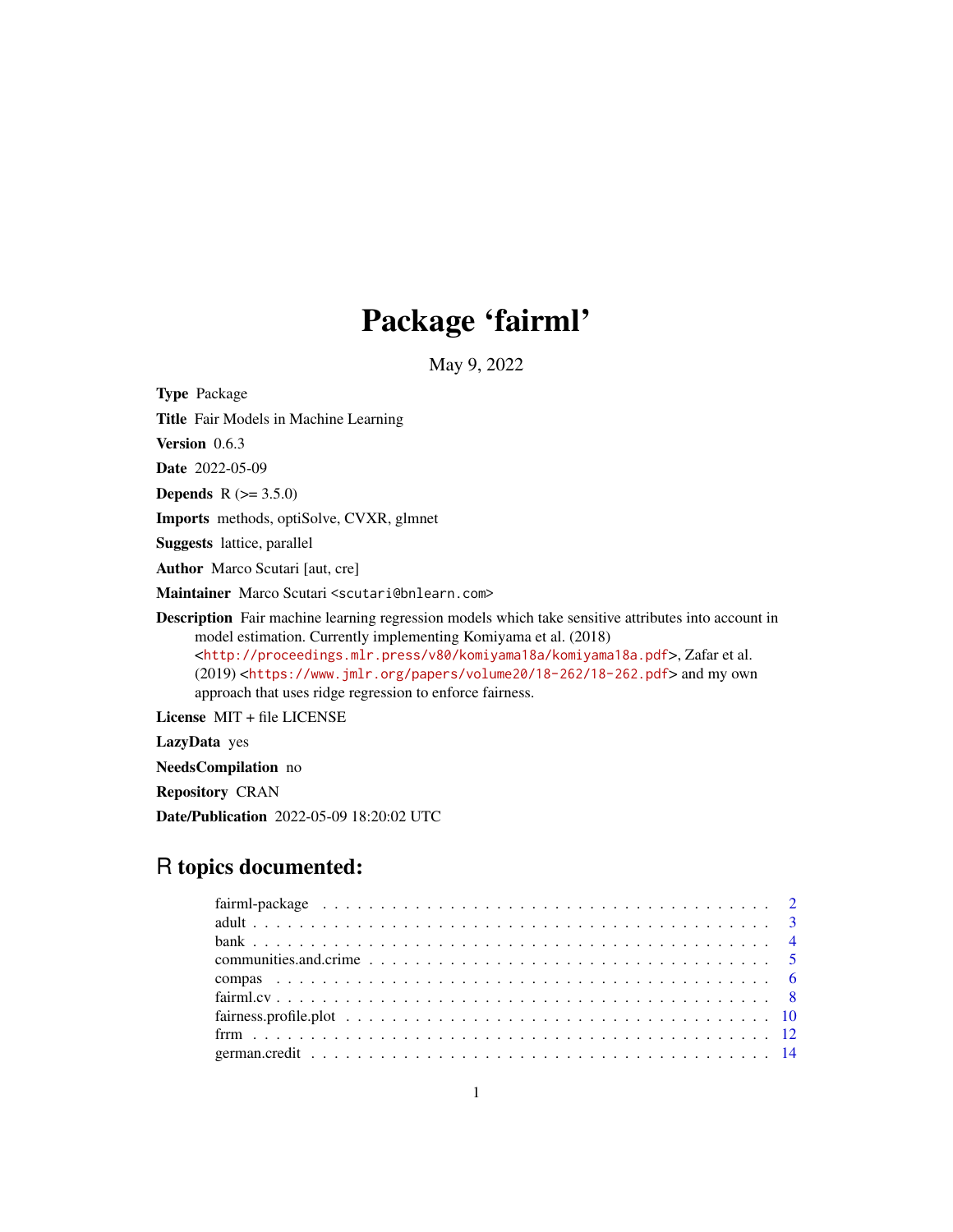#### <span id="page-1-0"></span>2 fairml-package

fairml-package *Fair models in machine learning*

#### **Description**

Fair machine learning models: estimation, tuning and prediction.

#### Details

fairml implements key algorithms for learning machine learning models while enforcing fairness with respect to a set of observed sensitive (or protected) attributes.

Currently fairml implements the following algorithms (references below):

- nclm(): the non-convex formulation of fair linear regression model from Komiyama et al. (2018).
- frrm(): my fair (linear) ridge regression model.
- fgrrm(): my fair generalized (linear) ridge regression model.
- zlrm(): the fair logistic regression with covariance constraints from Zafar et al. (2019).
- zlrm(): a fair linear regression with covariance constraints following Zafar et al. (2019).

#### Author(s)

Marco Scutari Istituto Dalle Molle di Studi sull'Intelligenza Artificiale (IDSIA)

Maintainer: Marco Scutari <scutari@bnlearn.com>

#### References

Komiyama J, Takeda A, Honda J, Shimao H (2018). "Nonconvex Optimization for Regression with Fairness Constraints". Proceedints of the 35th International Conference on Machine Learning (ICML), PMLR 80:2737–2746.

http://proceedings.mlr.press/v80/komiyama18a/komiyama18a.pdf

Zafar BJ, Valera I, Gomez-Rodriguez M, Gummadi KP (2019). "Fairness Constraints: a Flexible Approach for Fair Classification". Journal of Machine Learning Research, 30:1–42. https://www.jmlr.org/papers/volume20/18-262/18-262.pdf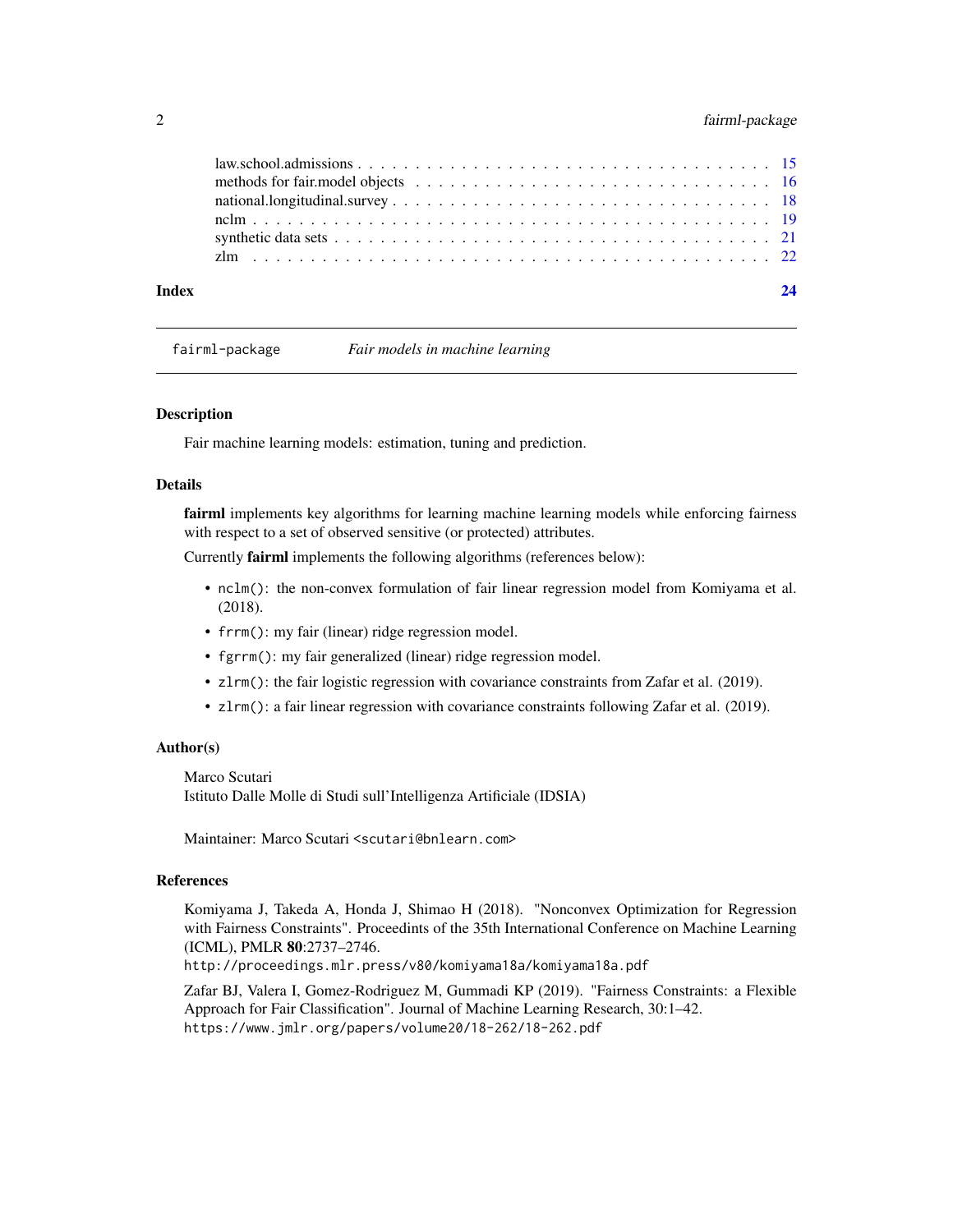<span id="page-2-0"></span>

#### Description

Predict whether income exceeds \$50K per year using the U.S. 1994 Census data.

#### Usage

data(adult)

#### Format

The data contains 30162 observations and 14 variables. See the UCI Machine Learning Repository for details.

#### Note

The data set has been pre-processed as in Zafar et al. (2019), with the following exceptions:

- the data do not include the test sample from the UCI repository;
- the variables "capital\_gain" and "capital\_loss" have been scaled by 1/1000.

In that paper, income is the response variable, sex and race are the sensitive attributes and the remaining variables are used as predictors.

#### References

UCI Machine Learning Repository. https://archive.ics.uci.edu/ml/datasets/adult

#### Examples

data(adult)

```
# short-hand variable names.
r = adult[, "income"]
s = adult[, c("sex", "race")p = adult[, setdiff(names(adult), c("income", "sex", "race"))]
## Not run:
m = zlm(response = r, sensitive = s, predictors = p, unfairness = 0.05)
summary(m)
## End(Not run)
```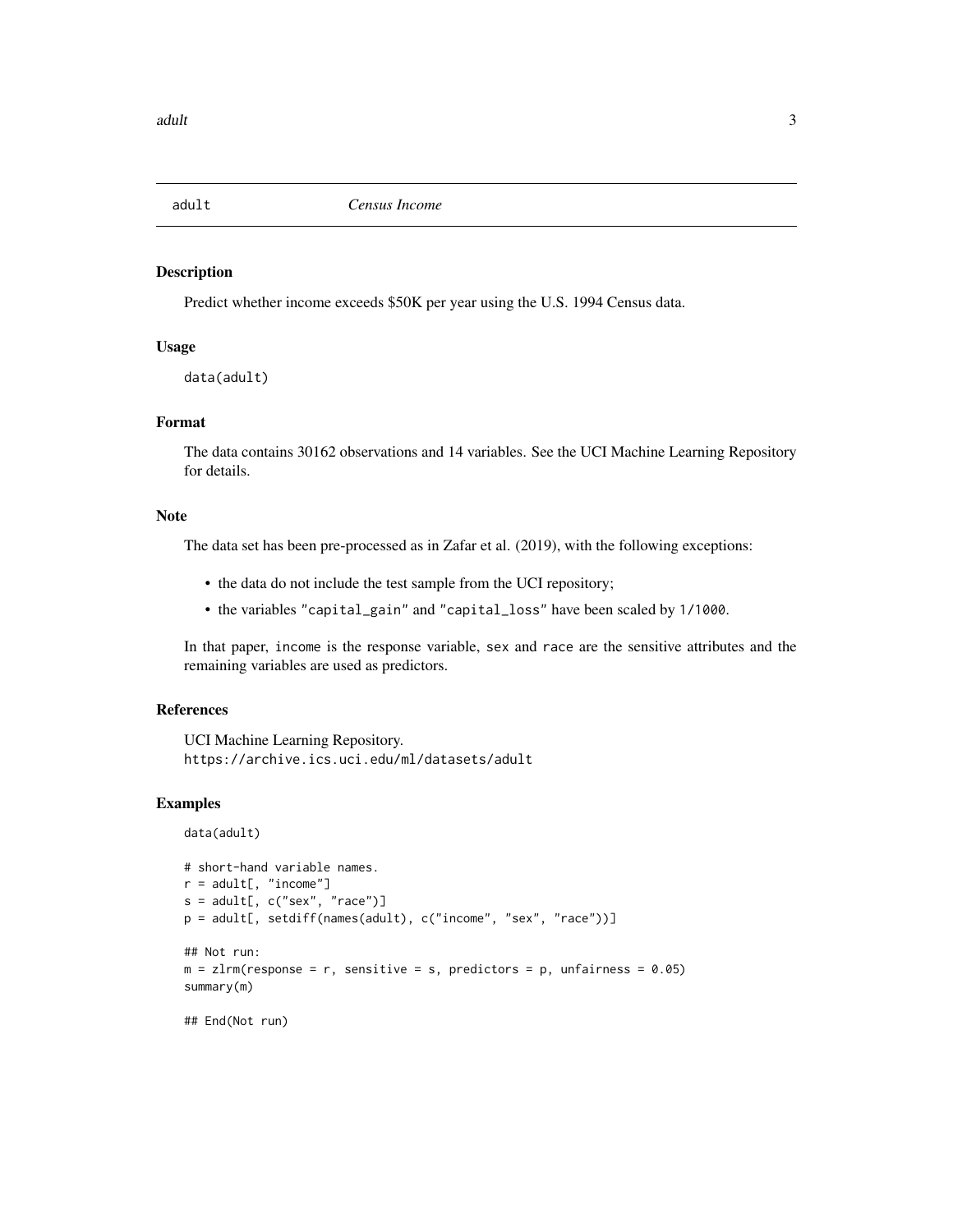#### <span id="page-3-0"></span>**Description**

Direct marketing campaigns (phone calls) of a Portuguese banking institution to make clients subscribe a term deposit.

#### Usage

data(bank)

#### Format

The data contains 41188 observations and 19 variables. See the UCI Machine Learning Repository for details.

#### **Note**

The data set has been pre-processed as in Zafar et al. (2019), with the following exceptions:

- the variable duration has been dropped in order to learn as realistic predictive model;
- the variable pdays has been dropped because it is not defined for the vast majority of samples;
- observations where loan is "unknown" have been dropped because the corresponding regression coefficient estimated by glm() is NA;
- the three observations where default is "yes" have been dropped to avoid errors in crossvalidation (if all those three observations are in the test fold it is impossible to compute predictions from them).

In that paper, subscribed is the response variable, age is the sensitive attribute and the remaining variables are used as predictors.

#### References

UCI Machine Learning Repository. https://archive.ics.uci.edu/ml/datasets/bank+marketing

#### Examples

```
data(bank)
```
# remove loans with unknown status, the corresponding coefficient is NA in glm(). bank = bank[bank\$loan != "unknown", ]

```
# short-hand variable names.
r = bank[, "subscribed"]
s = bank[, c("age")]
p = bank[, setdiff(names(bank), c("subscribed", "age"))]
```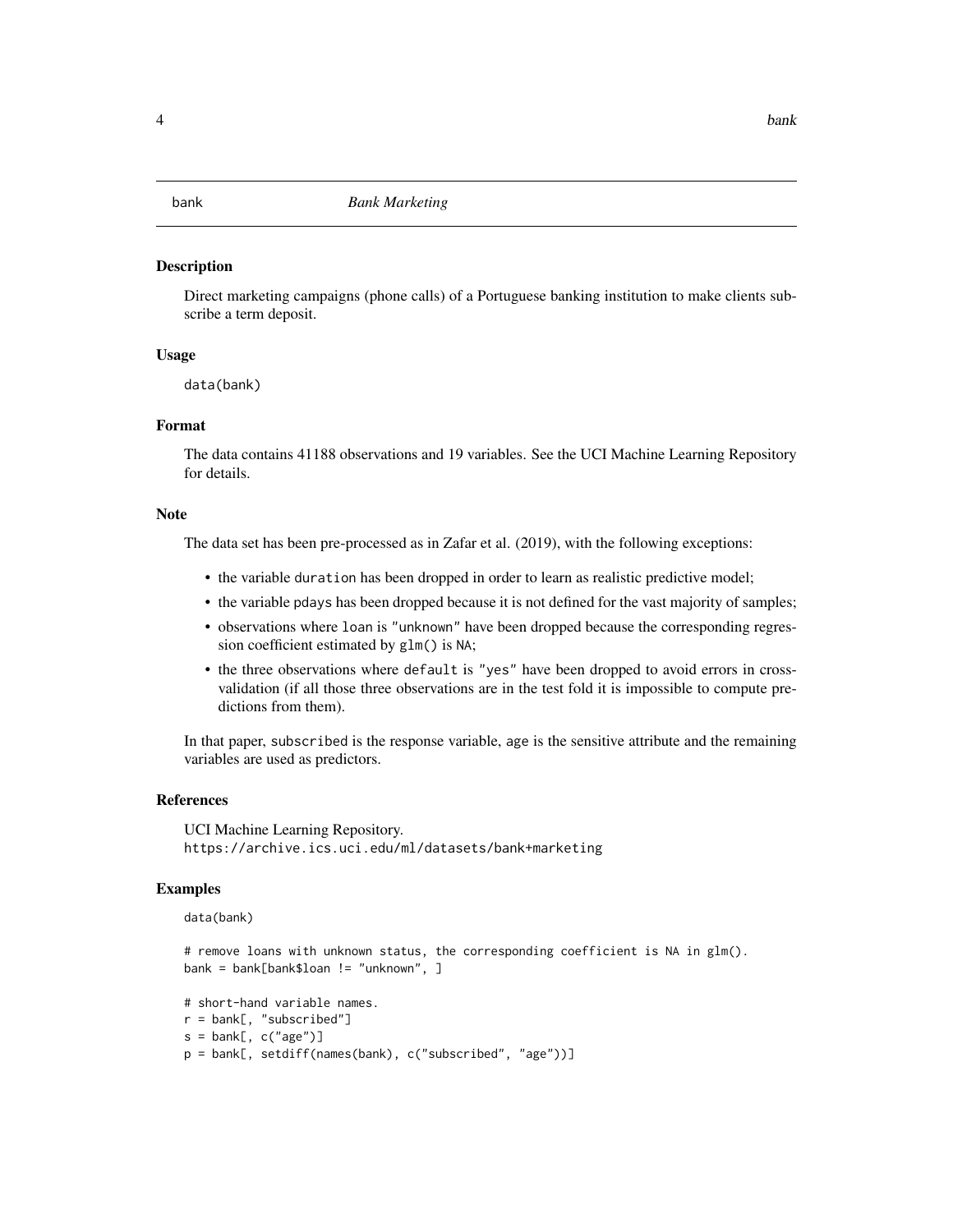```
m = zlm(response = r, sensitive = s, predictors = p, unfairness = 0.05)
summary(m)
```
communities.and.crime *Communities and Crime Data Set*

#### Description

Combined socio-economic data from the 1990 Census, law enforcement data from the 1990 LEMAS survey, and crime data from the 1995 FBI UCR for various communities in the United States.

#### Usage

data(communities.and.crime)

#### Format

The data contains 1969 observations and 104 variables. See the UCI Machine Learning Repository for details.

#### Note

The data set has been pre-processed as in Komiyama et al. (2018), with the following exceptions:

- the variable community has been dropped, as it is non-predictive and contains a sizeable number of missing values;
- the variables LemasSwornFT, LemasSwFTPerPop, LemasSwFTFieldOps, LemasSwFTFieldPerPop, LemasTotalReq, LemasTotReqPerPop, PolicReqPerOffic, PolicPerPop, RacialMatchCommPol, PctPolicWhite, PctPolicBlack, PctPolicHisp, PctPolicAsian, PctPolicMinor, OfficAssgnDrugUnits, NumKindsDrugsSeiz, PolicAveOTWorked, PolicCars, PolicOperBudg, LemasPctPolicOnPatr, LemasGangUnitDeploy and PolicBudgPerPop have been dropped because they have more than 80% missing values.

In that paper, ViolentCrimesPerPop is the response variable, racepctblack and PctForeignBorn are the sensitive attributes and the remaining variables are used as predictors.

#### References

UCI Machine Learning Repository: http://archive.ics.uci.edu/ml/datasets/communities+and+crime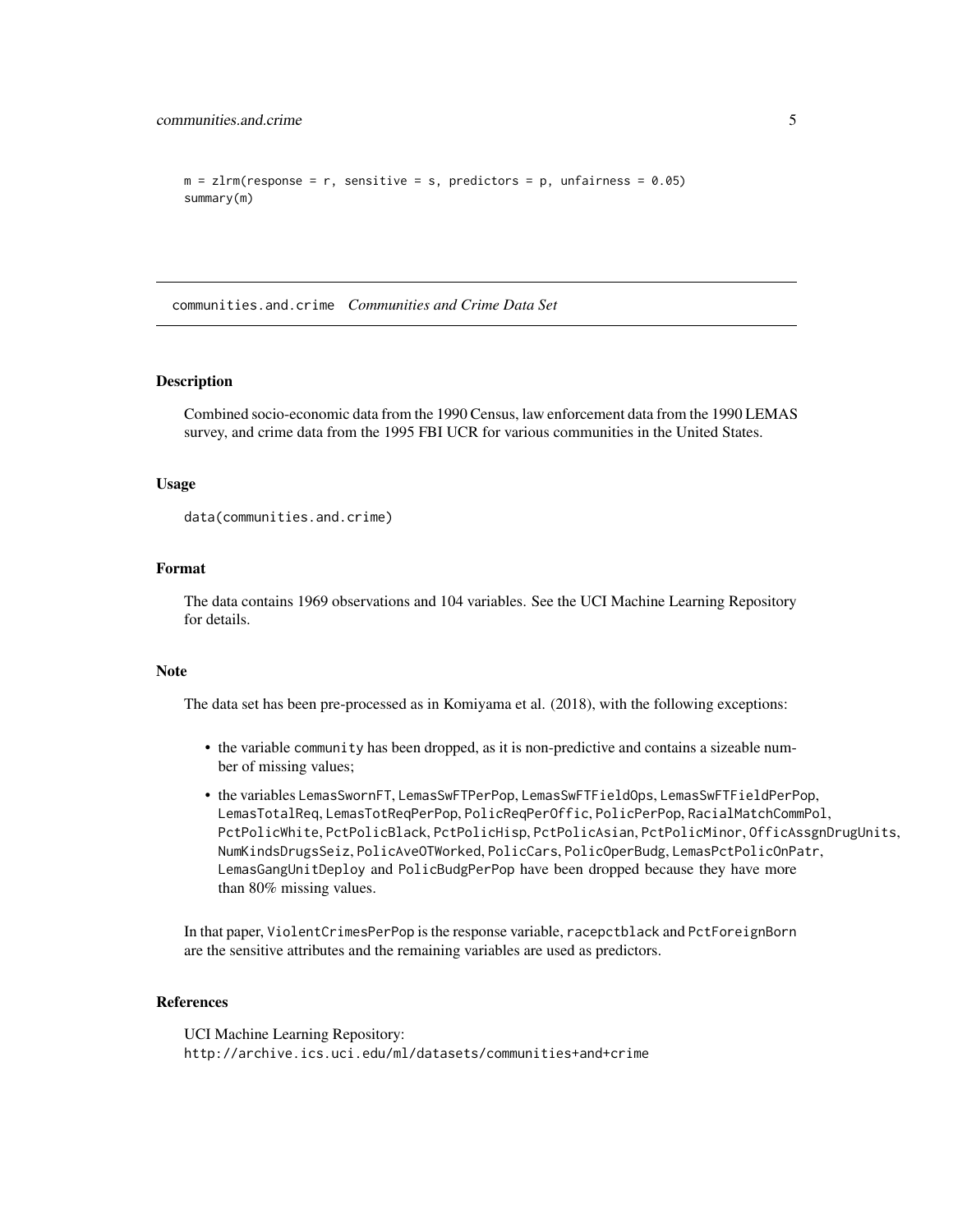6 compassion of the compassion of the compassion of the compassion of the compassion of the compassion of the compassion of the compassion of the compassion of the compassion of the compassion of the compassion of the comp

#### Examples

```
data(communities.and.crime)
```

```
# short-hand variable names.
cc = communities.and.crime[complete.cases(communities.and.crime), ]
r = cc[, "ViolentCrimesPerPop"]
s = cc[, c("racepctblack", "PctForeignBorn")]
p = cc[, setdiff(names(cc), c("ViolentCrimesPerPop", names(s)))]
m = \text{nclm}(\text{response} = r, \text{ sensitive} = s, \text{predictors} = p, \text{unfairness} = 0.05)summary(m)
m = frrm(response = r, sensitive = s, predictors = p, unfairness = 0.05)
summary(m)
```
compas *Criminal Offenders Screened in Florida*

#### Description

A collection of criminal offenders screened in Florida (US) during 2013-14.

#### Usage

data(compas)

#### Format

The data contains 5855 observations and the following variables:

- age, a continuous variable containing the age (in years) of the person;
- juv\_fel\_count, a continuous variable containing the number of juvenile felonies;
- decile\_score, a continuous variable, the decile of the COMPAS score;
- juv\_misd\_count, a continuous variable containing the number of juvenile misdemeanors;
- juv\_other\_count, a continuous variable containing the number of prior juvenile convictions that are not considered either felonies or misdemeanors;
- v\_decile\_score, a continuous variable containing the predicted decile of the COMPAS score;
- priors\_count, a continuous variable containing the number of prior crimes committed;
- sex, a factor with levels "Female" and "Male";
- two\_year\_recid, a factor with two levels "Yes" and "No" (if the person has recidivated within two years);
- race, a factor encoding the race of the person;
- c\_jail\_in, a numeric variable containing the date in which the person entered jail (normalized between 0 and 1);

<span id="page-5-0"></span>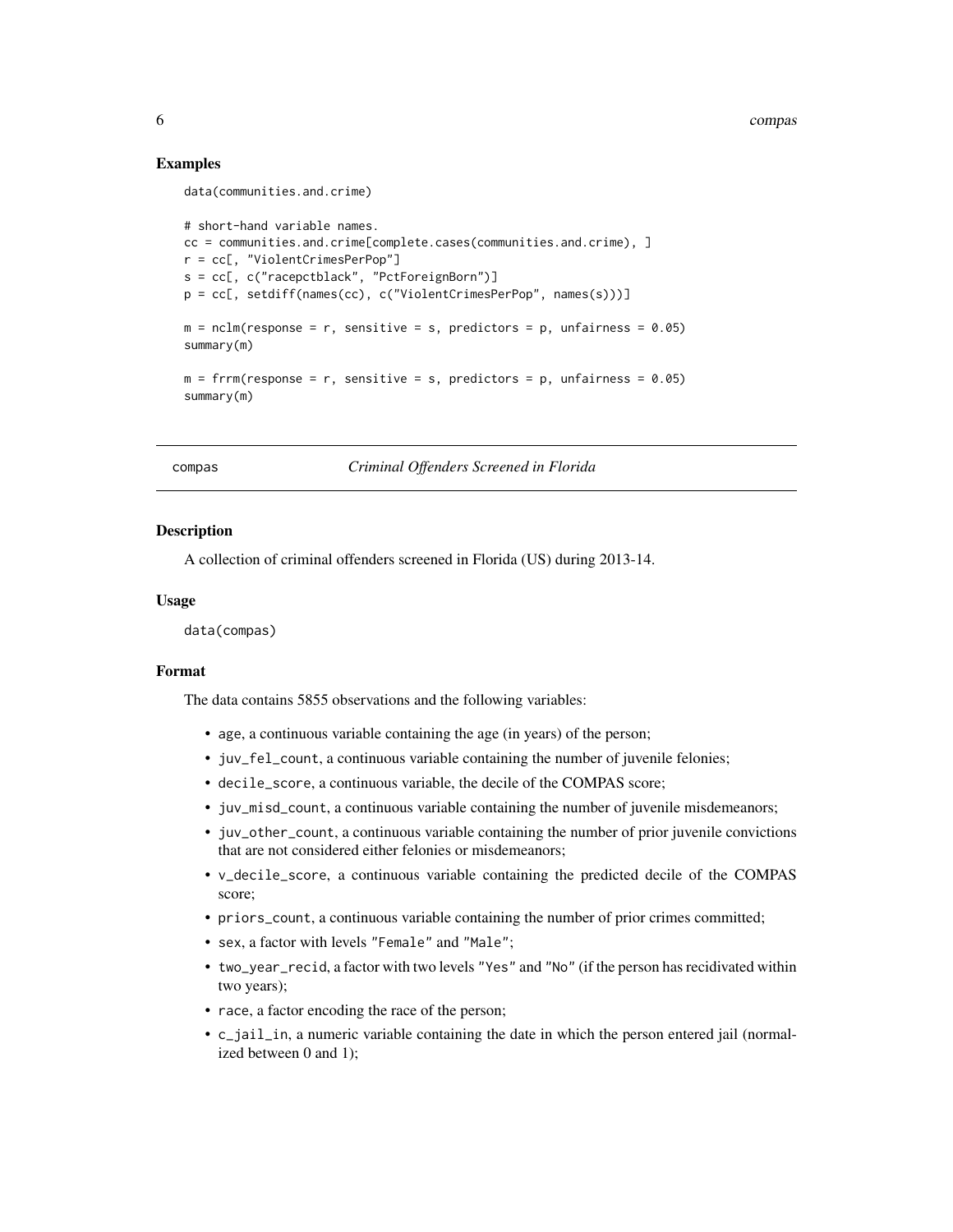#### compas 7

- c\_jail\_out, a numeric variable containing the date in which the person was released from jail (normalized between 0 and 1);
- c\_offense\_date, a numeric variable containing the date the offense was committed;
- screening\_date, a numeric variable containing the date in which the person was screened (normalized between 0 and 1);
- in\_custody, a numeric variable containing the date in which the person was placed in custody (normalized between 0 and 1);
- out\_custody, a numeric variable containing the date in which the person was released from custody (normalized between 0 and 1);

#### Note

The data set has been pre-processed as in Komiyama et al. (2018), with the following exceptions:

- the race variable has not been reduced to a binary factor with levels "African-American" and "not African-American";
- the variables type\_of\_assessment, v\_type\_of\_assessment have been dropped from the analysis because they take the same value for all observations;
- variables like c\_jail\_in and c\_jail\_out that encode dates have been jointly rescaled to preserve the temporal ordering of events.

In that paper, two\_year\_recid is the response variable, sex and race are the sensitive attributes and the remaining variables are used as predictors.

#### References

Angwin J, Larson J, Mattu S, Kirchner L (2016). "Machine Bias: Theres Software Used Around the Country to Predict Future Criminals." https://www.propublica.org

#### Examples

```
data(compas)
```

```
# convert the response back to a numeric variable.
compas$two_year_recid = as.numeric(compas$two_year_recid) - 1
```

```
# short-hand variable names.
r = compas[, "two_year_recid"]
s = \text{compas}[, c("sex", "race")p = compas[, setdiff(names(compas), c("two_year_recid", "sex", "race"))]
m = nclm(response = r, sensitive = s, predictors = p, unfairness = 0.05)
summary(m)
m = frrm(response = r, sensitive = s, predictors = p, unfairness = <math>0.05</math>)summary(m)
```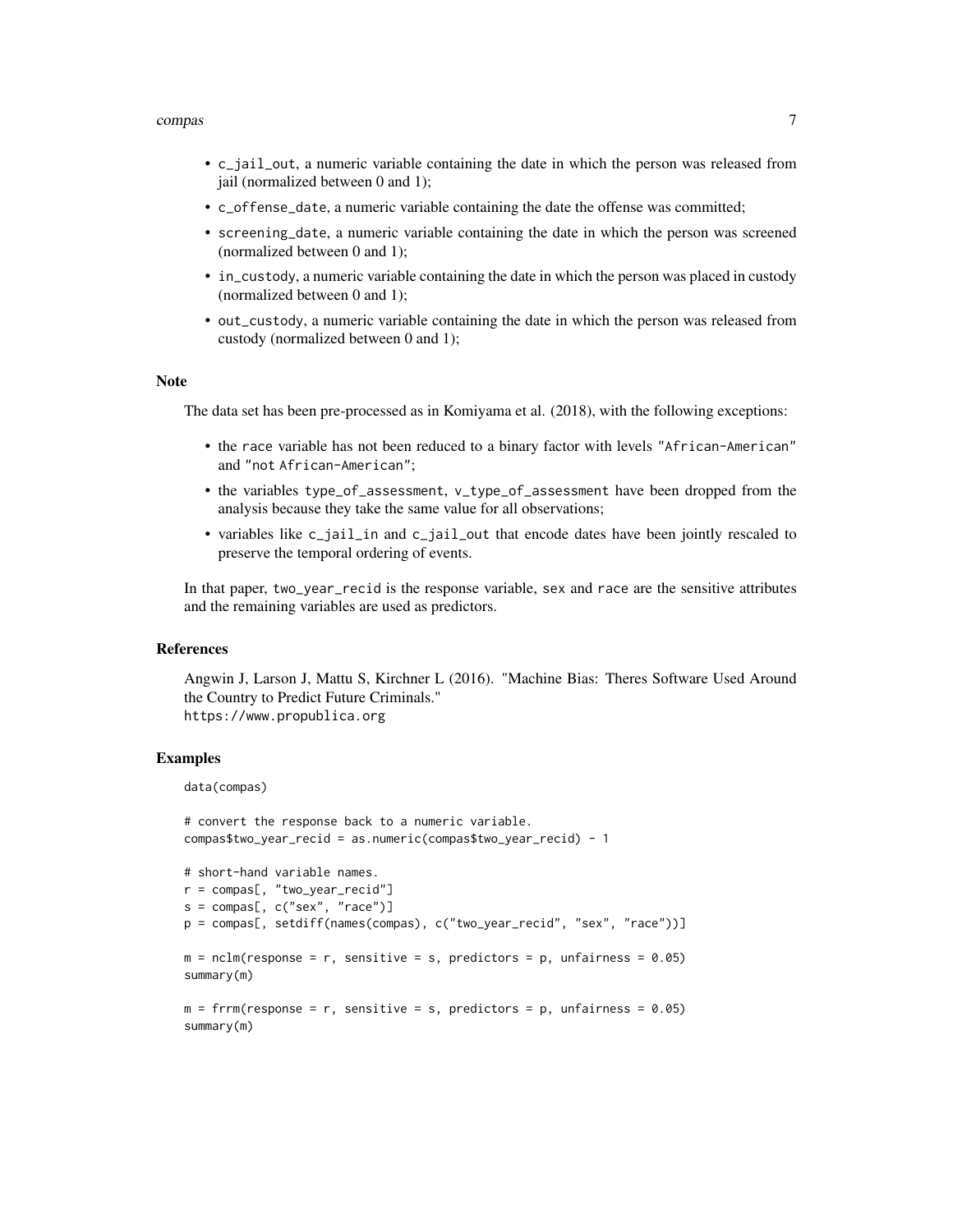<span id="page-7-0"></span>

#### Description

Cross-validation for the models in the fairml package.

#### Usage

```
fairml.cv(response, predictors, sensitive, method = "k-fold", ..., unfairness,
 model, model.args = list(), cluster)
```

```
cv.loss(x)
cv.unfairness(x)
cv.folds(x)
```
#### Arguments

| response   | a numeric vector, the response variable.                                                                                        |
|------------|---------------------------------------------------------------------------------------------------------------------------------|
| predictors | a numeric matrix or a data frame containing numeric and factor columns; the<br>predictors.                                      |
| sensitive  | a numeric matrix or a data frame containing numeric and factor columns; the<br>sensitive attributes.                            |
| method     | a character string, either k-fold, custom-folds or hold-out. See below for<br>details.                                          |
| $\cdots$   | additional arguments for the cross-validation method.                                                                           |
| unfairness | a positive number in $[0, 1]$ , the proportion of the explained variance that can be<br>attributed to the sensitive attributes. |
| model      | a character string, the label of the model. Currently "nclm", "frrm", "fgrrm",<br>"zlm" and "zlrm" are available.               |
| model.args | additional arguments passed to the model.                                                                                       |
| cluster    | an optional cluster object from package <b>parallel</b> , to process folds or subsamples<br>in parallel.                        |
| X          | an object of class fair. kcv or fair. kcv. list.                                                                                |

#### Details

The following cross-validation methods are implemented:

- *k-fold*: the data are split in k subsets of equal size. For each subset in turn, model is fitted on the other  $k - 1$  subsets and the loss function is then computed using that subset. Loss estimates for each of the k subsets are then combined to give an overall loss for data.
- *custom-folds*: the data are manually partitioned by the user into subsets, which are then used as in k-fold cross-validation. Subsets are not constrained to have the same size, and every observation must be assigned to one subset.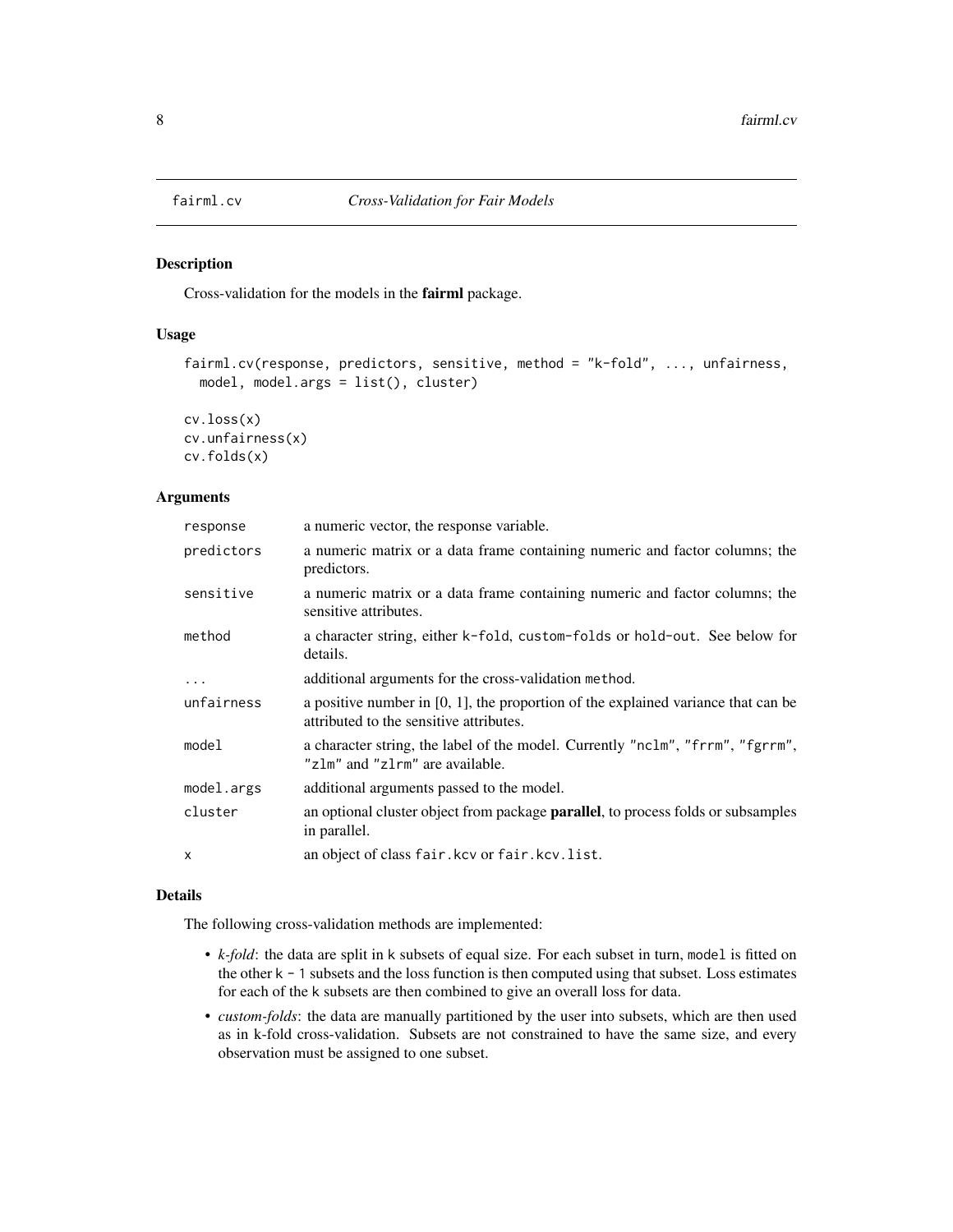#### fairml.cv 9

• *hold-out*: k subsamples of size m are sampled independently without replacement from the data. For each subsample, model is fitted on the remaining m - length(response) samples and the loss function is computed on the m observations in the subsample. The overall loss estimate is the average of the k loss estimates from the subsamples.

Cross-validation methods accept the following optional arguments:

- k: a positive integer number, the number of groups into which the data will be split (in k-fold cross-validation) or the number of times the data will be split in training and test samples (in hold-out cross-validation).
- m: a positive integer number, the size of the test set in hold-out cross-validation.
- runs: a positive integer number, the number of times k-fold or hold-out cross-validation will be run.
- folds: a list in which element corresponds to one fold and contains the indices for the observations that are included to that fold; or a list with an element for each run, in which each element is itself a list of the folds to be used for that run.

If cross-validation is used with multiple runs, the overall loss is the average of the loss estimates from the different runs.

The predictive performance of the models is measured using the mean square error as the loss function.

#### Value

fairml.cv() returns an object of class fair.kcv.list if runs is at least 2, an object of class fair.kcv if runs is equal to 1.

cv.loss() returns a numeric vector or a numeric matrix containing the values of the loss function computed for each run of cross-validation.

cv.unfairness() returns a numeric vectors containing the values of the unfairness criterion computed on the validation folds for each run of cross-validation.

cv.folds() returns a list containing the indexes of the observations in each of the cross-validation folds. In the cakse of k-fold cross-validation, if runs is larger than 1, each element of the list is itself a list with the indexes for the observations in each fold in each run.

#### Author(s)

Marco Scutari

#### Examples

```
kcv = fairml.cv(response = vur.test$y, predictors = vur.test$X,
       sensitive = vur.test$S, unfairness = 0.10, model = "nclm",
       method = "k-fold", k = 10, runs = 10)
kcv
cv.loss(kcv)
cv.unfairness(kcv)
# run a second cross-validation with the same folds.
fairml.cv(response = vur.test$y, predictors = vur.test$X,
```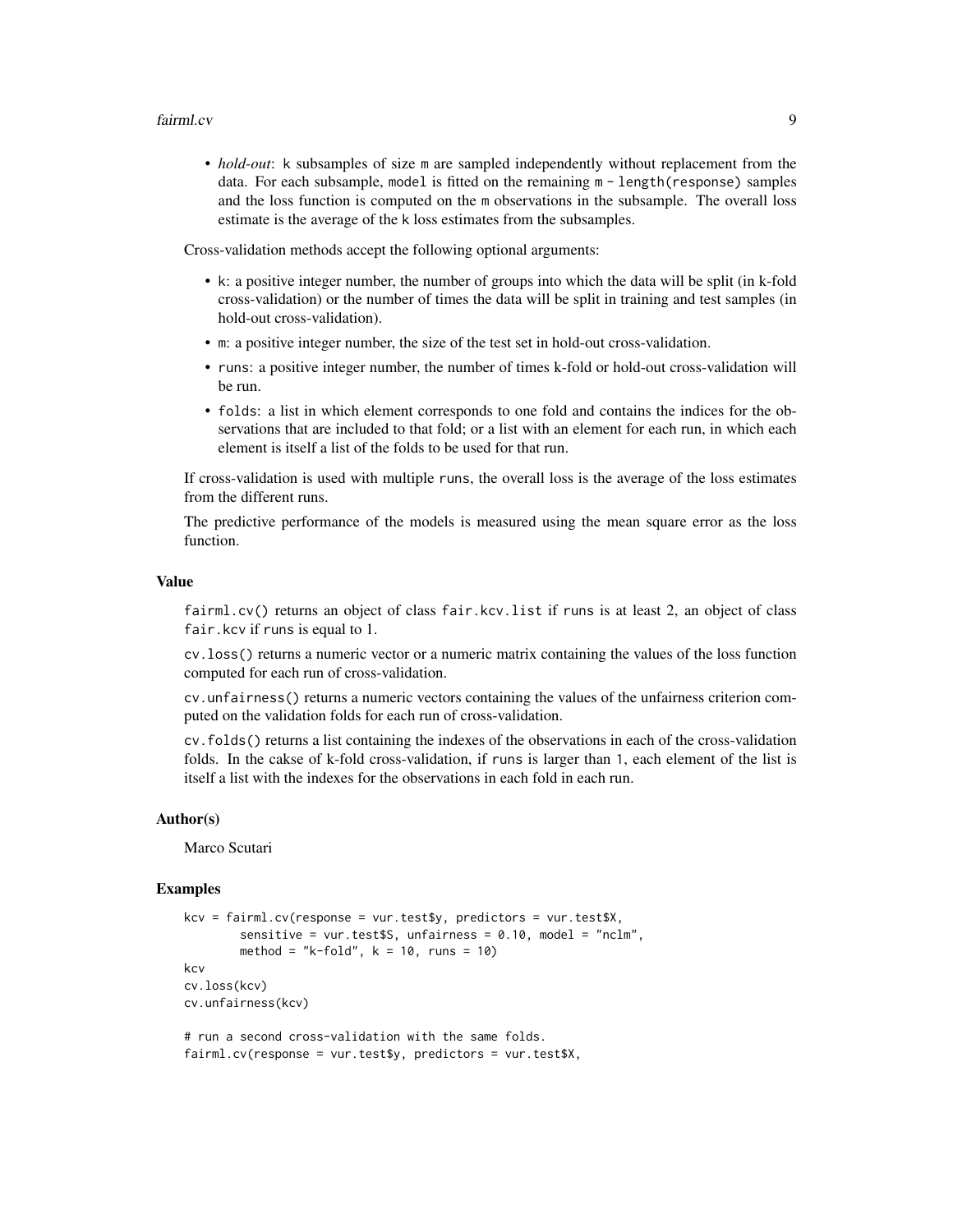```
sensitive = vur.test$S, unfairness = 0.10, model = "nclm",
        method = "custom-folds", folds = cv.folds(kcv))
# run cross-validation in parallel.
## Not run:
library(parallel)
cl = makeCluster(2)
fairml.cv(response = vur.test$y, predictors = vur.test$X,
  sensitive = vur.test$S, unfairness = 0.10, model = "nclm",
  method = "k-fold", k = 10, runs = 10, cluster = cl)
stopCluster(cl)
## End(Not run)
```
fairness.profile.plot *Profile Fair Models with Respect to Tuning Parameters*

#### Description

Visually explore various aspect of a model over the range of possible values of the tuning parameters that control its fairness.

#### Usage

```
fairness.profile.plot(response, predictors, sensitive, unfairness,
  legend = FALSE, type = "coefficients", model, model.args = list(), cluster)
```
#### Arguments

| response   | a numeric vector, the response variable.                                                                                                             |
|------------|------------------------------------------------------------------------------------------------------------------------------------------------------|
| predictors | a numeric matrix or a data frame containing numeric and factor columns; the<br>predictors.                                                           |
| sensitive  | a numeric matrix or a data frame containing numeric and factor columns; the<br>sensitive attributes.                                                 |
| unfairness | a vector of positive numbers in $[0, 1]$ , how unfair is the model allowed to be.<br>The default value is seq(from = $0.00$ , to = 1, by = $0.02$ ). |
| legend     | a logical value, whether to add a legend to the plot.                                                                                                |
| type       | a character string, either "coefficients" (the default) or "constraints".                                                                            |
| model      | a character string, the label of the model. Currently "nclm", "frrm", "fgrrm",<br>"zlm" and "zlrm" are available.                                    |
| model.args | additional arguments passed to the model.                                                                                                            |
| cluster    | an optional cluster object from package <b>parallel</b> , to fit models in parallel.                                                                 |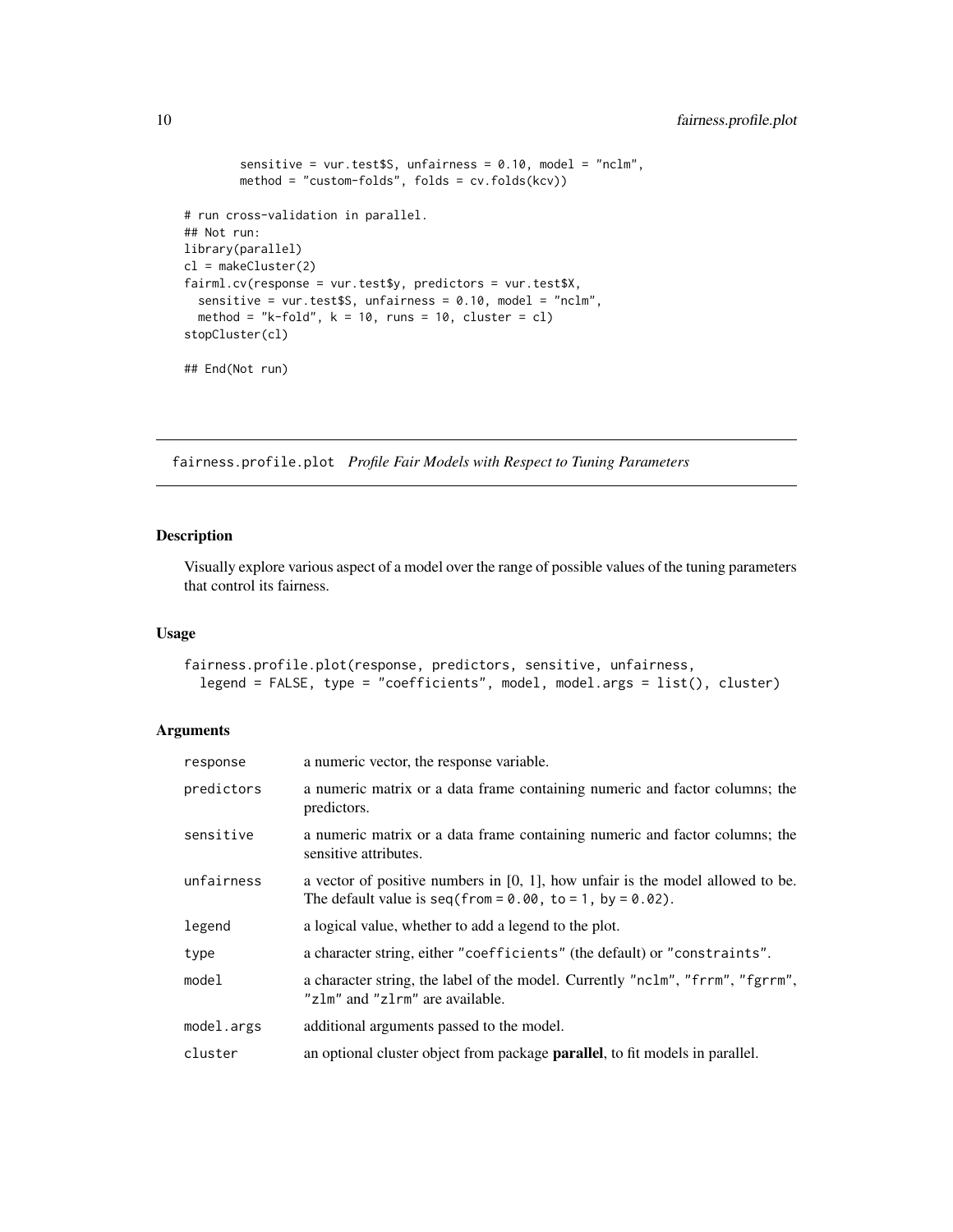#### Details

fairness.profile.plot() fits the model for all the values of the argument unfairness, and produces a profile plot of the regression coefficients or the proportion of explained variance.

If type = "coefficients", the coefficients of the model are plotted against the values of unfairness.

If type = "constraints", the following quantities are plotted against the values of unfairness:

- 1. For model "nclm", and model "frrm" with definition = "sp-komiyama":
	- (a) the proportion of variance explained by the sensitive attributes (with respect to the response);
	- (b) the proportion of variance explained by the predictors (with respect to the response);
	- (c) the proportion of variance explained by the sensitive attributes (with respect to the combined sensitive attributes and predictors).
- 2. For model "frrm" with definition = "eo-komiyama":
	- (a) the proportion of variance explained by the sensitive attributes (with respect to the fitted values);
	- (b) the proportion of variance explained by the response (with respect to the fitted values);
	- (c) the proportion of variance explained by the sensitive attributes (with respect to the combined sensitive attributes and response).
- 3. For model "fgrrm": same as for "frrm" with the same definition.
- 4. For models "zlm" and "zlrm": the correlations between the fitted values (from fitted() with type = "link") and the sensitive attributes.

If type = "precision-recall" and the model is a classifier, the precision, recall and F1 measures are plotted against the values of unfairness.

If type = "rmse" and the model is a linear regression, the residuals mean square error are plotted against the values of unfairness.

#### Value

A trellis object containing a lattice plot.

#### Author(s)

Marco Scutari

#### Examples

```
data(vur.test)
fairness.profile.plot(response = vur.test$y, predictors = vur.test$X,
 sensitive = vur.test$S, type = "coefficients", model = "nclm", legend = TRUE)
fairness.profile.plot(response = vur.test$y, predictors = vur.test$X,
  sensitive = vur.test$S, type = "constraints", model = "nclm", legend = TRUE)
fairness.profile.plot(response = vur.test$y, predictors = vur.test$X,
 sensitive = vur.test$S, type = "rmse", model = "nclm", legend = TRUE)
# profile plots fitting models in parallel.
## Not run:
```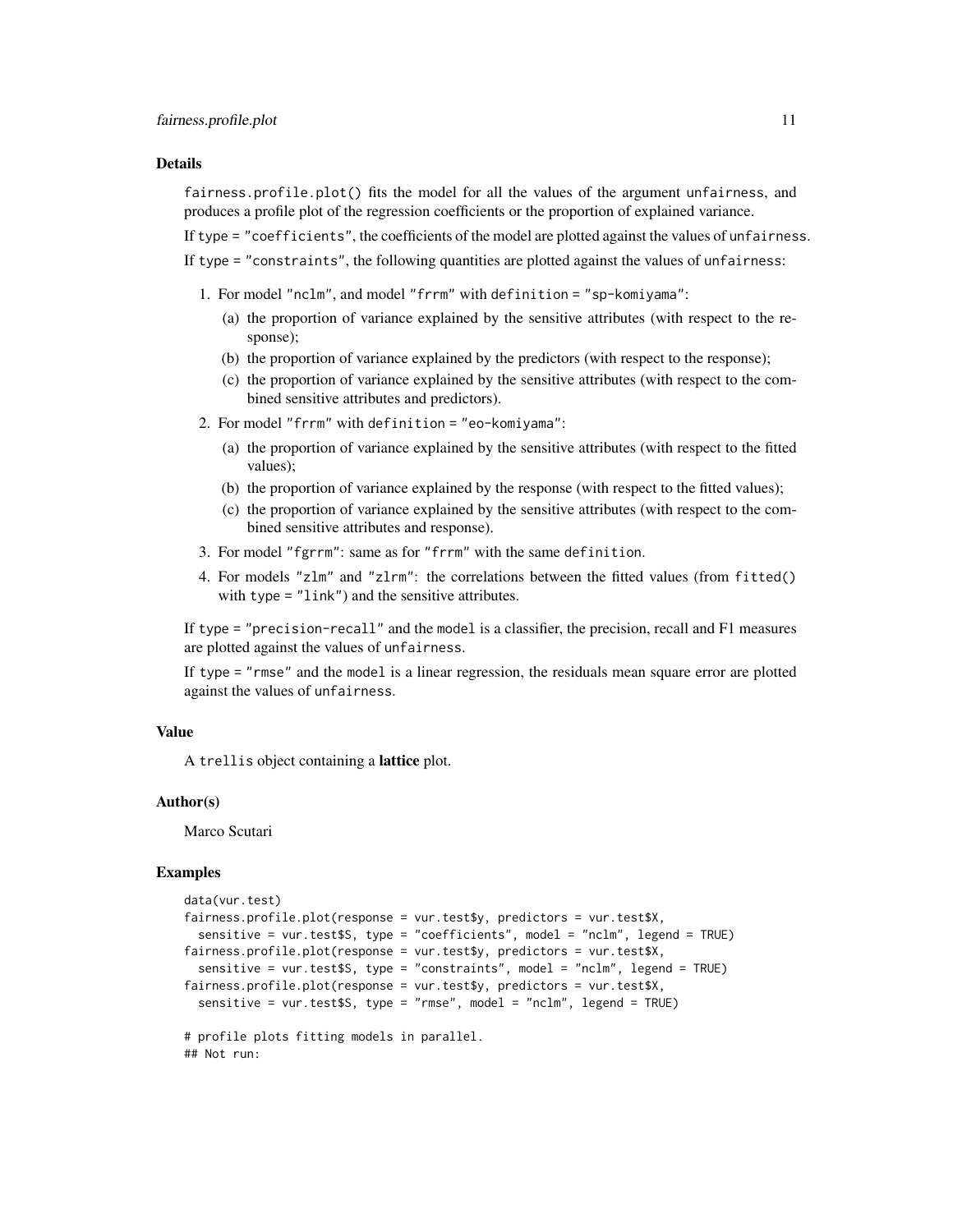```
library(parallel)
cl = makeCluster(2)
fairness.profile.plot(response = vur.test$y, predictors = vur.test$X,
  sensitive = vur.test$S, model = "nclm", cluster = cl)
stopCluster(cl)
## End(Not run)
```
#### <span id="page-11-1"></span>frrm *Fair Ridge Regression Model*

### <span id="page-11-2"></span>Description

A regression model enforcing fairness with a ridge penalty.

#### Usage

```
# a fair ridge regression model.
frrm(response, predictors, sensitive, unfairness,
  definition = "sp-komiyama", lambda = 0, save.auxiliary = FALSE)
# a fair generalized ridge regression model.
fgrrm(response, predictors, sensitive, unfairness,
  definition = "sp-komiyama", family = "binomial", lambda = 0,
  save.auxiliary = FALSE)
```
#### Arguments

| response       | a numeric vector, the response variable.                                                                                                                                                                   |
|----------------|------------------------------------------------------------------------------------------------------------------------------------------------------------------------------------------------------------|
| predictors     | a numeric matrix or a data frame containing numeric and factor columns; the<br>predictors.                                                                                                                 |
| sensitive      | a numeric matrix or a data frame containing numeric and factor columns; the<br>sensitive attributes.                                                                                                       |
| unfairness     | a positive number in [0, 1], how unfair is the model allowed to be. A value of $\theta$<br>means the model is completely fair, while a value of 1 means the model is not<br>constrained to be fair at all. |
| definition     | a character string, the label of the definition of fairness used in fitting the model.<br>Currently either "sp-komiyama" or "eo-komiyama". See below for details.                                          |
| family         | a character string, either "binomial" to fit a logistic regression or "gaussian"<br>to fit a linear regression.                                                                                            |
| lambda         | a non-negative number, a ridge-regression penalty coefficient. It defaults to zero.                                                                                                                        |
| save.auxiliary | a logical value, whether to save the fitted values and the residuals of the auxiliary<br>model that constructs the decorrelated predictors. The default value is FALSE.                                    |

<span id="page-11-0"></span>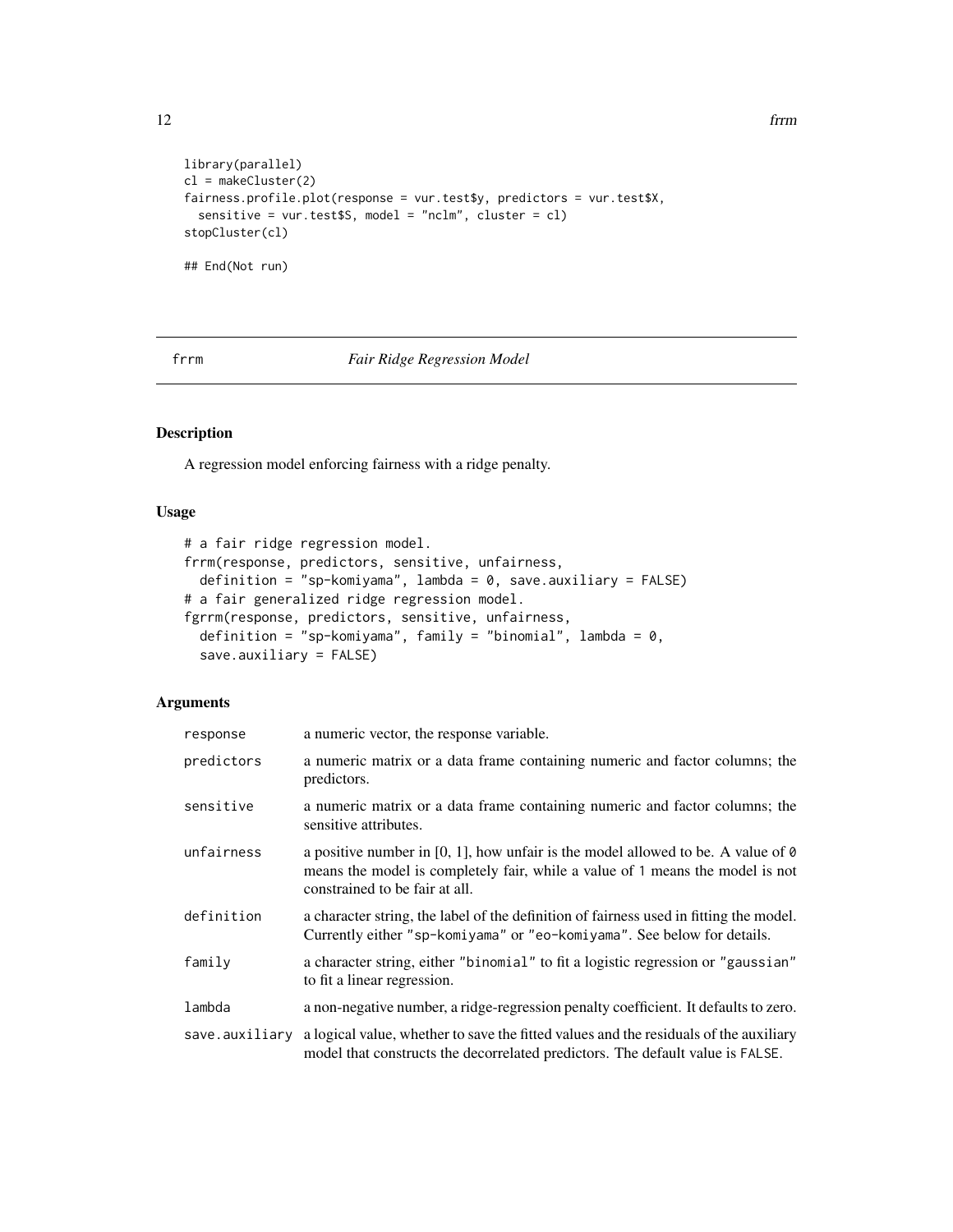### <span id="page-12-0"></span>from the contract of the contract of the contract of the contract of the contract of the contract of the contract of the contract of the contract of the contract of the contract of the contract of the contract of the contr

#### Details

frrm() can accommodate different definitions of fairness, which can be selected via the definition argument.

- "sp-komiyama" uses the same definition of fairness as nclm(): the model bounds the proportion of the variance that is explained by the sensitive attributes over the total explained variance. This falls within the definition of statistical parity.
- "eo-komiyama" enforces equality of opportunity in a similar way: it regresses the fitted values against the sensitive attributes and the response, and it bounds the proportion of the variance explained by the sensitive attributes over the total explained variance in that model.

The algorithm works like this:

- 1. regresses the predictors against the sensitive attributes;
- 2. constructs a new set of predictors that are decorrelated from the sensitive attributes using the residuals of this regression;
- 3. regresses the response against the decorrelated predictors and the sensitive attributes; while
- 4. using a ridge penalty to control the proportion of variance the sensitive attributes can explain with respect to the overall explained variance of the model.

Both sensitive and predictors are standardized internally before estimating the regression coefficients, which are then rescaled back to match the original scales of the variables.

fgrrm() is the extension of frrm() to generalized linear models, currently implementing linear (family = "gaussian") and logistic (family = "binomial") regressions. fgrrm() is equivalent to frrm() with family = "gaussian". The definition of fairness are identical between frrm() and fgrrm().

#### Value

frrm() returns an object of class c("frrm", "fair.model"). fgrrm() returns an object of class c("fgrrm", "fair.model").

#### Author(s)

Marco Scutari

#### See Also

[nclm,](#page-18-1) [zlm,](#page-21-1) [zlrm](#page-21-2)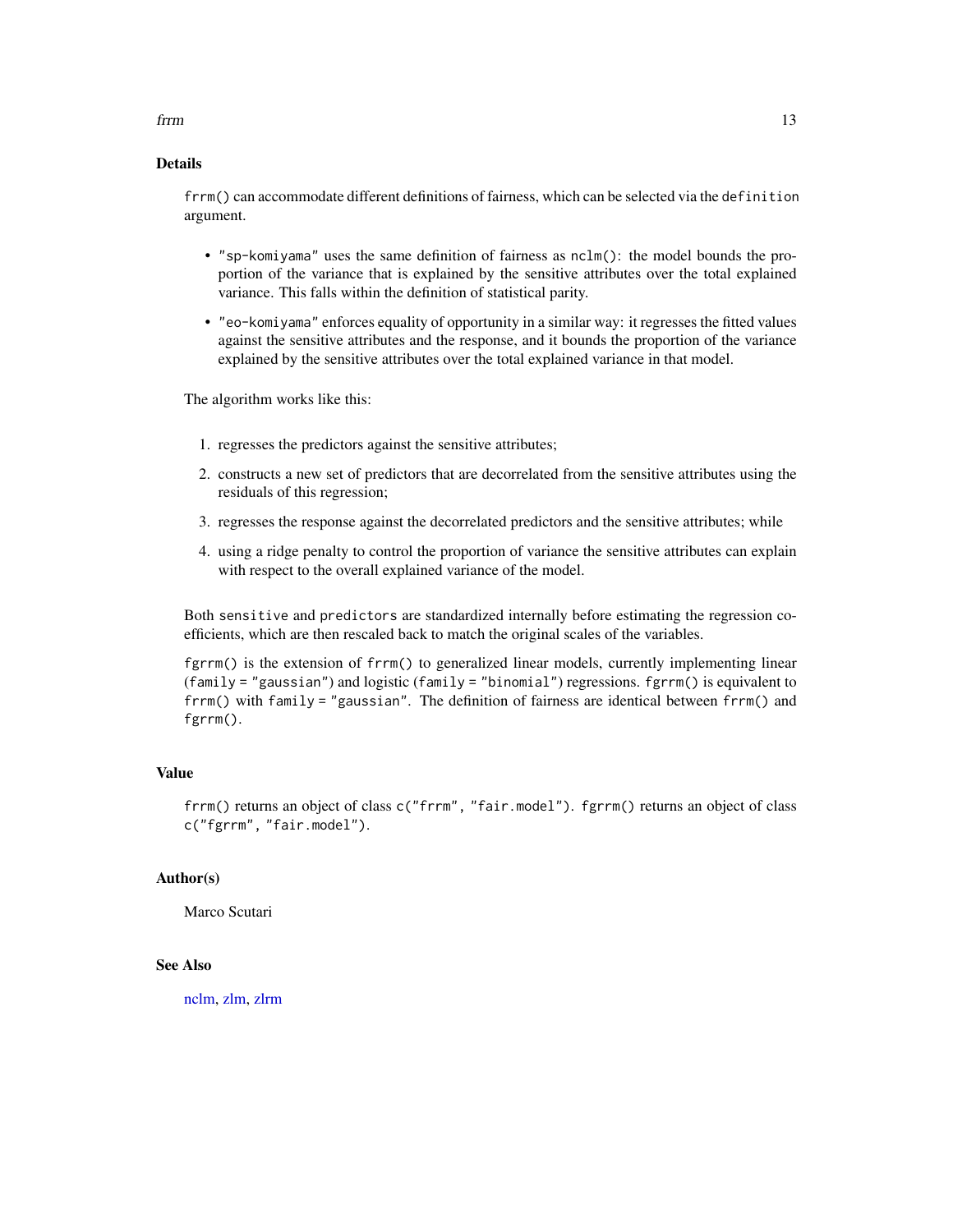<span id="page-13-0"></span>

#### **Description**

A credit scoring data set that can be used to predict defaults on consumer loans in the German market.

#### Usage

```
data(german.credit)
```
#### Format

The data contains 1000 observations (700 good loans, 300 bad loans) and the following variables:

- Account\_status: a factor with four levels representing the amount of money in the account or "no chcking account".
- Duration: a continuous variable, the duration in months.
- Credit\_history: a factor with five levels representing possible credit history backgrounds.
- Purpose: a factor with ten levels representing possible reasons for taking out a loan.
- Credit\_amount: a continuous variable.
- Savings\_bonds: a factor with five levels representing amount of money available in savings and bonds or "unknown / no savings account".
- Present\_employment\_since: a factor with five levels representing the length of tenure in the current employment or "unemployed".
- Installment\_rate: a continuous variable, the installment rate in percentage of disposable income.
- Other\_debtors\_guarantors: a factor with levels "none", "co-applicant" and "guarantor".
- Resident\_since: a continuous variable, number of years in the current residence.
- Property: a factor with four levels describing the type of property to be bought or "unknown / no property".
- Age: a continuous variable, the age in years.
- Other\_installment\_plans: a factor with levels "bank", "none" and "stores".
- Housing: a factor with levels "rent", "own" and "for free".
- Existing\_credits: a continuous variable, the number of existing credit lines at this bank.
- Job: a factor with four levels for different job descriptions.
- People\_maintenance\_for: a continuous variable, the number of people being liable to provide maintenance for.
- Telephone: a factor with levels "none" and "yes".
- Foreign\_worker: a factor with levels "no" and "yes".
- Credit\_risk: a factor with levels "BAD" and "GOOD".
- Gender: a factor with levels "Male" and "Female".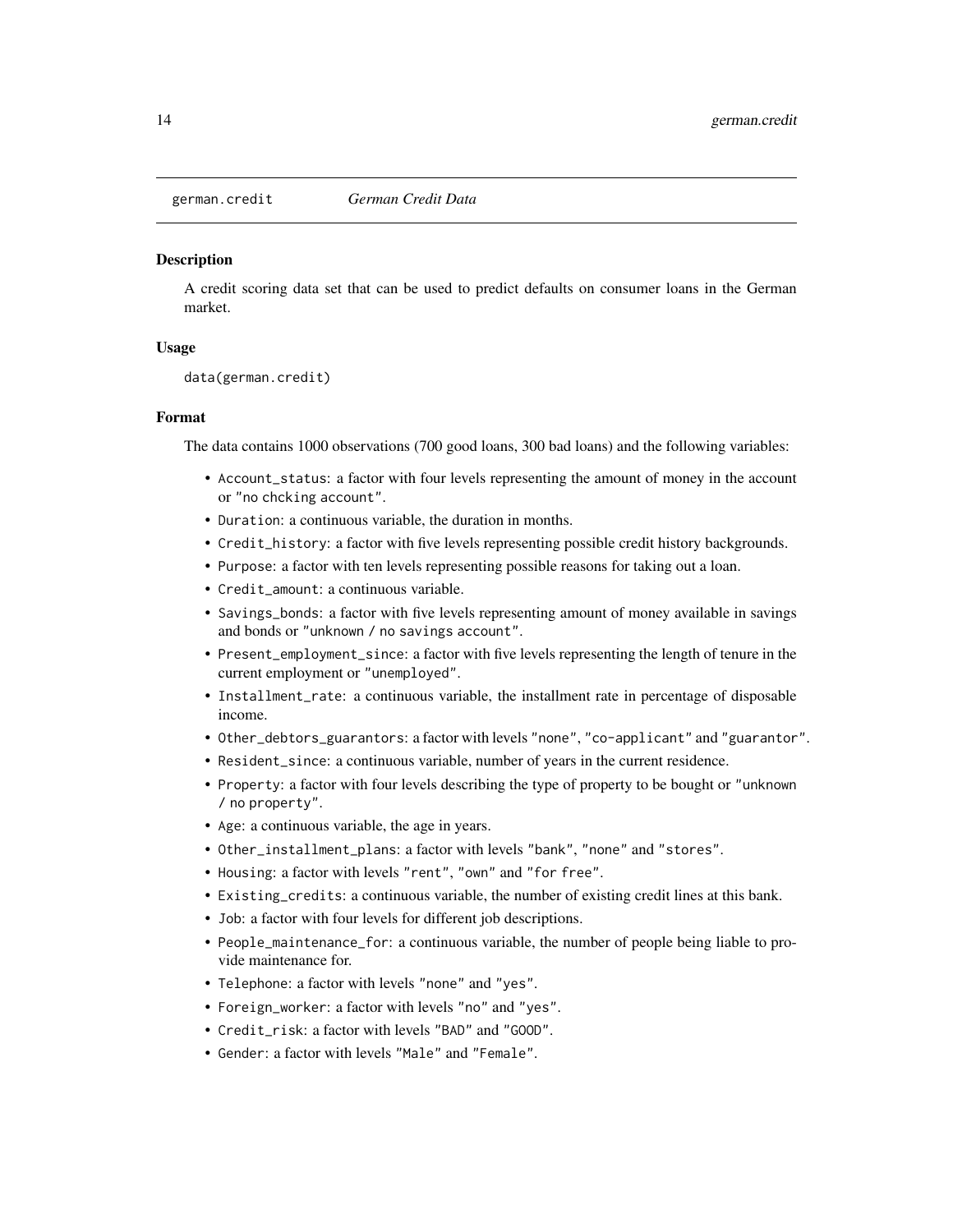#### <span id="page-14-0"></span>**Note**

The variable "Personal status and sex" in the original data has been transformed into Gender by dropping the personal status information.

#### References

UCI Machine Learning Repository: https://archive.ics.uci.edu/ml/datasets/statlog+(german+credit+data)

law.school.admissions *Law School Admission Council data*

#### Description

Survey among students attending law school in the U.S. in 1991.

#### Usage

```
data(law.school.admissions)
```
#### Format

The data contains 20800 observations and the following variables:

- age, a continuous variable containing the student's age in years;
- decile1, a continuous variable containing the student's decile in the school given his grades in Year 1;
- decile3, a continuous variable containing the student's decile in the school given his grades in Year 3;
- fam\_inc, a continuous variable containing student's family income bracket (from 1 to 5);
- lsat, a continuous variable containing the student's LSAT score;
- ugpa, a continuous variable containing the student's undergraduate GPA;
- gender, a factor with levels "female" and "male";
- race1, a factor with levels "asian", "black", "hisp", "other" and "white";
- cluster, a factor with levels "1", "2", "3", "4", "5" and "6" encoding the tiers of law school prestige;
- fulltime, a factor with levels "FALSE" and "TRUE", whether the student will work full-time or part-time;
- bar, a factor with levels "FALSE" and "TRUE", whether the student passed the bar exam on the first try.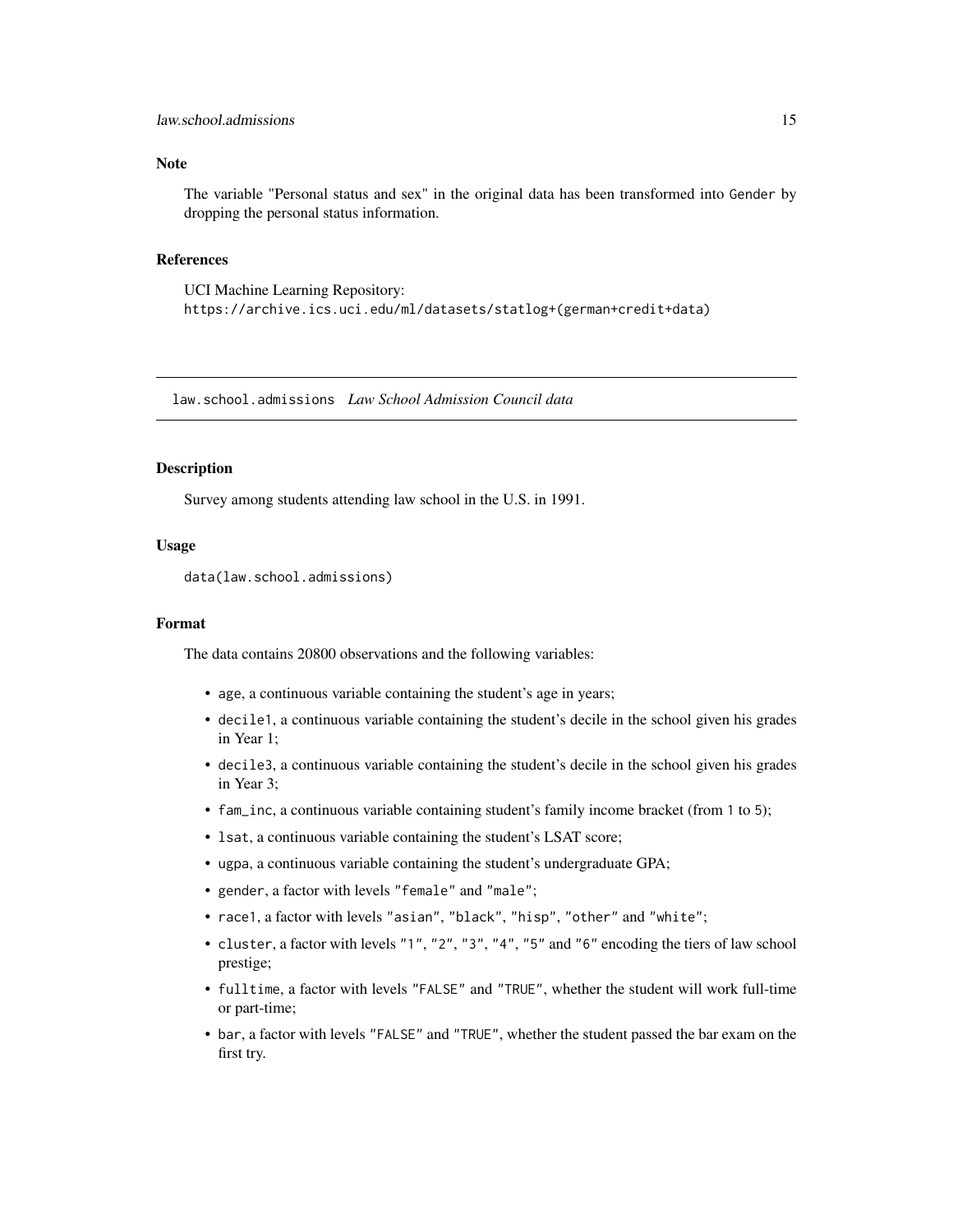<span id="page-15-0"></span>The data set has been pre-processed as in Komiyama et al. (2018), with the following exceptions:

- DOB\_yr, the year of birth, has been dropped because it is (nearly) perfectly collinear with age, and thus it is redundant;
- decile1b has been dropped because it is (nearly) perfectly collinear with decile1, and thus it is redundant.

In that paper, ugpa is the response variable, age and race1 are the sensitive attributes and the remaining variables are used as predictors.

#### References

Sander RH (2004). "A Systemic Analysis of Affirmative Action in American Law Schools". Stanford Law Review, 57:367–483.

#### Examples

```
data(law.school.admissions)
```

```
# short-hand variable names.
ll = law.school.admissions
r = 11[, "ugpa"]
s = 11[, c("age", "race1")]
p = 11[, setdiff(names(11), c("ugpa", "age", "race1"))]
m = \text{nclm}(\text{response} = r, \text{ sensitive} = s, \text{predictors} = p, \text{ unfairness} = 0.05)summary(m)
m = frrm(response = r, sensitive = s, predictors = p, unfairness = 0.05)
summary(m)
```
methods for fair.model objects *Extract information from fair.model objects*

#### **Description**

Extract various quantities of interest from an object of class fair.model.

#### Usage

```
# methods for all fair.model objects.
## S3 method for class 'fair.model'
coef(object, ...)
## S3 method for class 'fair.model'
residuals(object, ...)
## S3 method for class 'fair.model'
```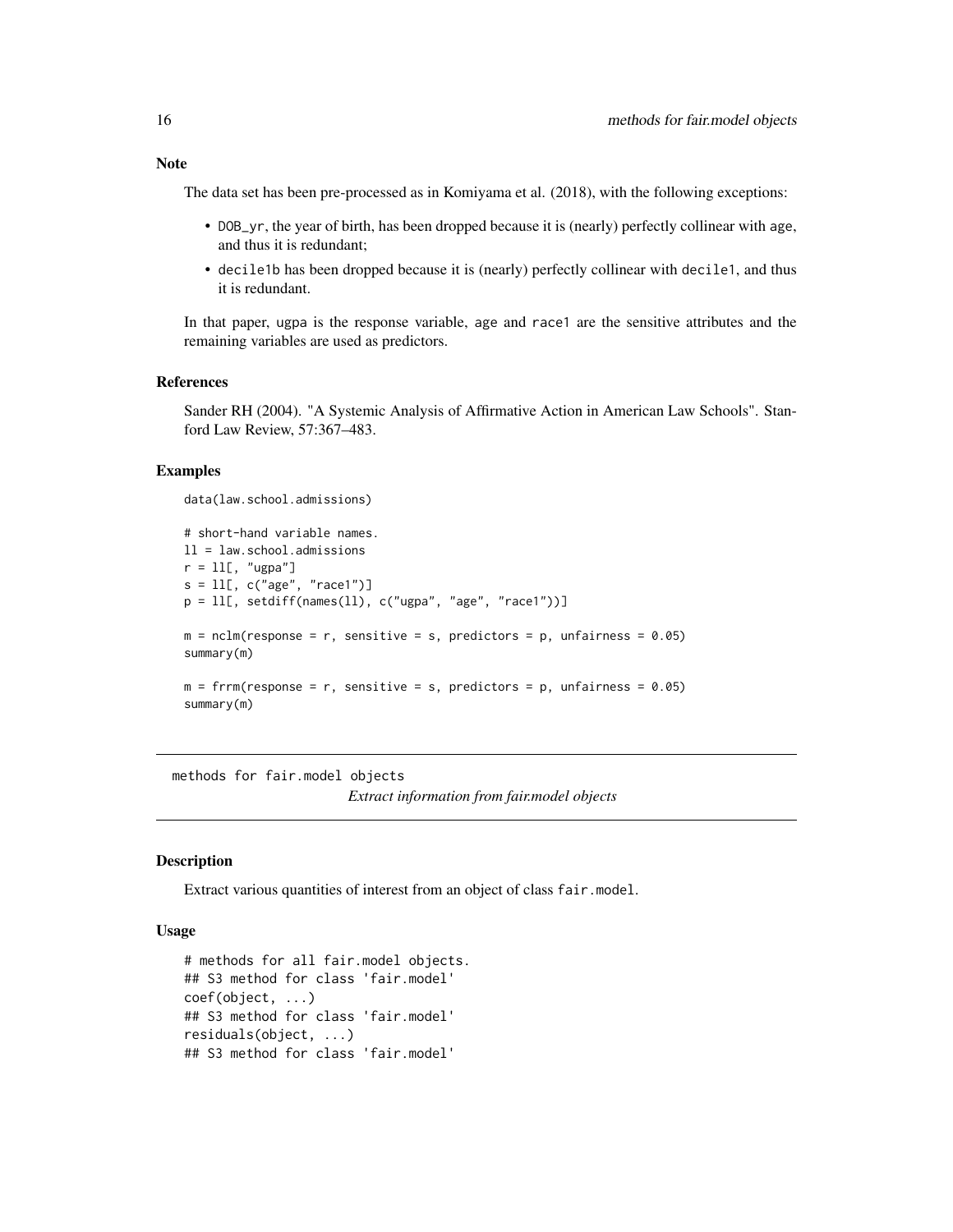```
fitted(object, type = "response", \ldots)
## S3 method for class 'fair.model'
sigma(object, ...)
## S3 method for class 'fair.model'
deviance(object, ...)
## S3 method for class 'fair.model'
logLik(object, ...)
## S3 method for class 'fair.model'
nobs(object, ...)
## S3 method for class 'fair.model'
print(x, digits, ...)
## S3 method for class 'fair.model'
summary(object, ...)
## S3 method for class 'fair.model'
all.equal(target, current, ...)
## S3 method for class 'fair.model'
plot(x, diagonal = FALSE, regression = FALSE, ...)# predict() methods.
## S3 method for class 'nclm'
predict(object, new.predictors, new.sensitive, type = "response", ...)
## S3 method for class 'zlm'
predict(object, new.predictors, type = "response", ...)
## S3 method for class 'zlrm'
```

```
predict(object, new.predictors, type = "response", ...)
## S3 method for class 'frrm'
predict(object, new.predictors, new.sensitive, type = "response", ...)
## S3 method for class 'fgrrm'
predict(object, new.predictors, new.sensitive, type = "response", ...)
```
#### Arguments

object,x,target,current

| an object of class fair. model or nclm. |  |  |  |  |
|-----------------------------------------|--|--|--|--|
|-----------------------------------------|--|--|--|--|

|                | $\mu$ . The state of $\mu$ is the state of the state of $\mu$                                                                                                                                                                                                                                                                                                                                                                                                                                                          |
|----------------|------------------------------------------------------------------------------------------------------------------------------------------------------------------------------------------------------------------------------------------------------------------------------------------------------------------------------------------------------------------------------------------------------------------------------------------------------------------------------------------------------------------------|
| type           | a character string, the type of fitted value. If "response", fitted() and predict()<br>will return the fitted values (if the response in the model is continuous) or the<br>classification probabilities (if it was discrete). If "class" and object is a classi-<br>fier, fitted() and predict() will return the class labels as a factor. If "link"<br>and object is a classifier, fitted() and predict() will return the linear com-<br>ponent of the fitted or predicted value, on the scale of the link function. |
| digits         | a non-negative integer, the number of significant digits.                                                                                                                                                                                                                                                                                                                                                                                                                                                              |
| new.predictors | a numeric matrix or a data frame containing numeric and factor columns; the<br>predictors for the new observations.                                                                                                                                                                                                                                                                                                                                                                                                    |
| new.sensitive  | a numeric matrix or a data frame containing numeric and factor columns; the<br>sensitive attributes for the new observations.                                                                                                                                                                                                                                                                                                                                                                                          |
| diagonal       | a logical value, whether to draw the diagonal of the first quadrant in plot().                                                                                                                                                                                                                                                                                                                                                                                                                                         |
| regression     | a logical value, whether to draw the regression line of the observed values on<br>the fitted values from the model in plot().                                                                                                                                                                                                                                                                                                                                                                                          |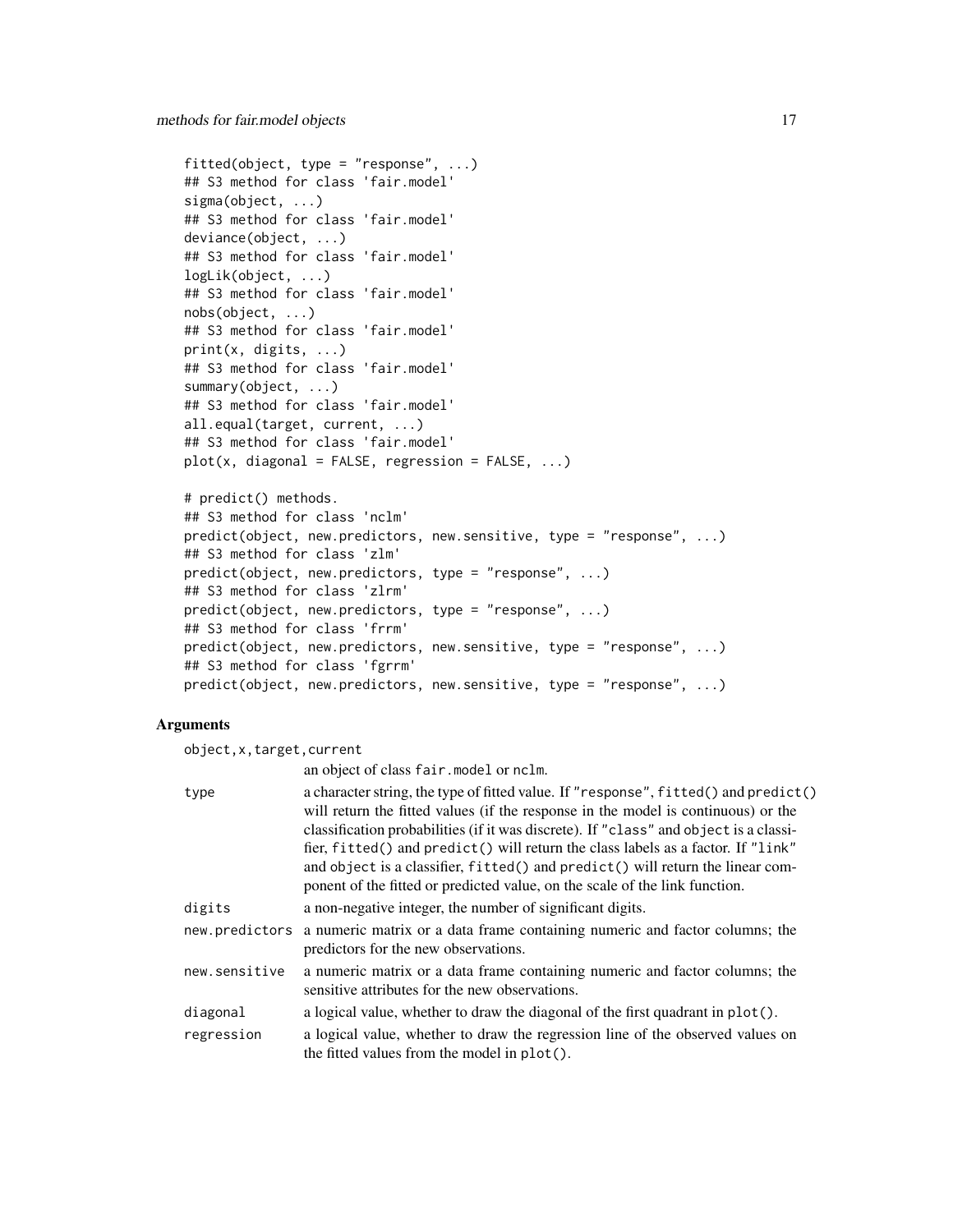<span id="page-17-0"></span>... additional arguments, currently ignored.

national.longitudinal.survey

*Income and Labour Market Activities*

#### Description

Survey results from the U.S. Bureau of Labor Statistics to gather information on the labour market activities and other life events of several groups.

#### Usage

data(national.longitudinal.survey)

#### Format

The data contains 4908 observations and the following variables:

- age, a numeric variable containing the interviewee's age in years;
- race, a factor with 20 levels denoting various racial/ethnic origins;
- gender, a factor with levels "Male" and "Female".
- grade90, a factor containing the highest completed school grade from "3RD GRADE" to "8TH YR COL OR MORE", with 18 levels;
- income06, a numeric variable, income in 2006 in 10000-USD units;
- income96, a numeric variable, income in 1996 in 10000-USD units;
- income90, a numeric variable, income in 1990 in 10000-USD units;
- partner, a factor encoding whether the interviewee has a partner, with levels "No" and "Yes";
- height, a numeric variable, the height of the interviewee;
- weight, a numeric variable, the weight of the interviewee;
- famsize, a numeric variable, the number of family members;
- genhealth, a factor with levels "Excellent", "Very Good", "Good", "Fair", "Poor" encoding the general health status of the interviewee;
- illegalact, a numeric variable containing the number of illegal acts committed by the interviewee;
- charged, a numeric variable containing the number of illegal acts for which the interviewee has been charged;
- jobsnum90, a numeric value, the number of different jobs ever reported;
- afqt89, a numeric value, the percentile score of the "Profiles, Armed Forces Qualification Test" (AFQT);
- typejob90, a factor with 13 levels encoding different job types;
- jobtrain90, a factor with levels "No" and "Yes" encoding whether the job was classified as training.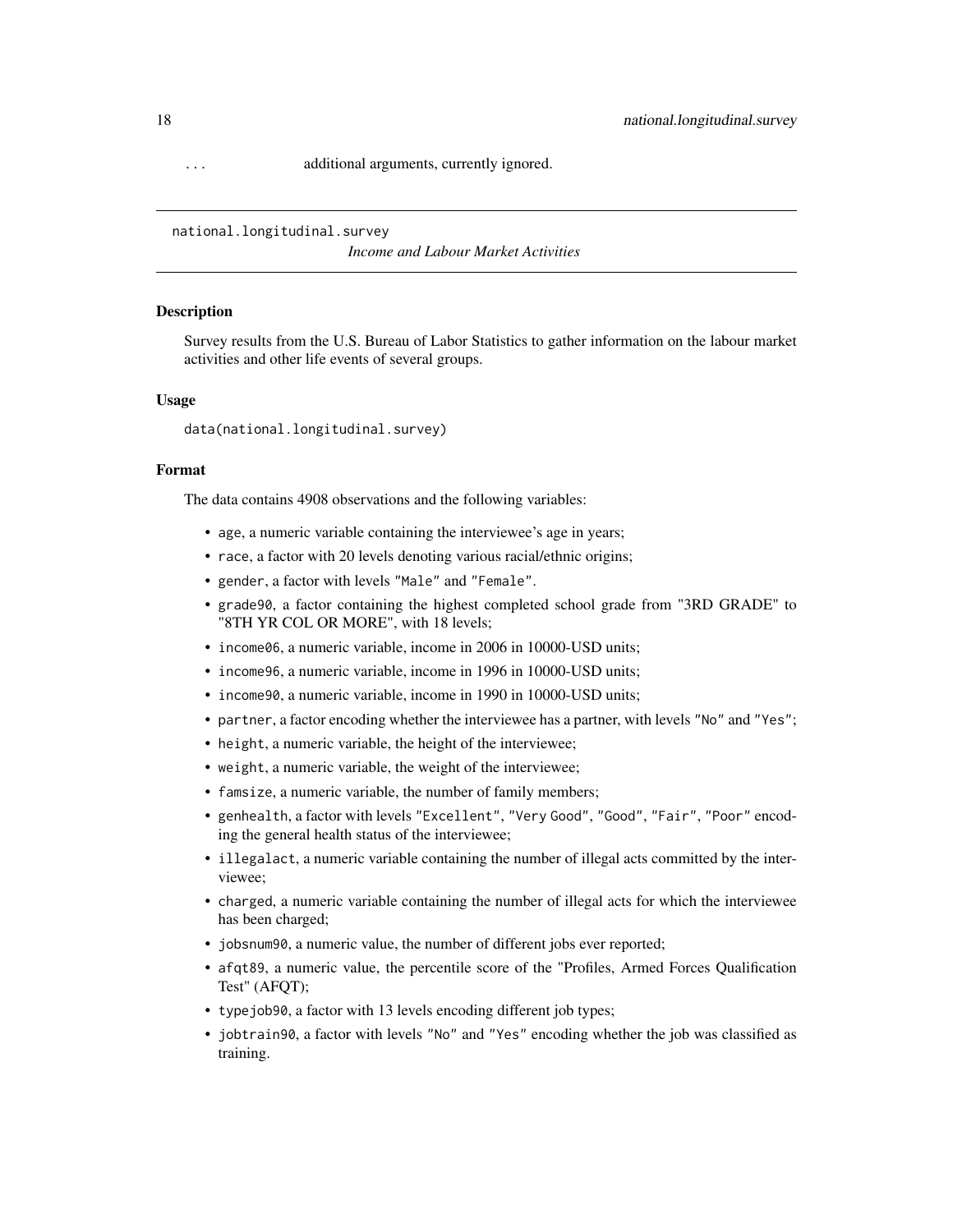#### <span id="page-18-0"></span>Note

The data set has been pre-processed differently from Komiyama et al. (2018). In particular:

- the variables income96 and income06 have been retained as alternative responses;
- the variables height, weight, race, partner and famsize have been retained;
- the variables grade90 and genhealth are coded as ordered factors because they do not make sense on a numeric scale.

In that paper, income90 is the response variable, gender and age are the sensitive attributes.

#### References

U.S. Bureau of Labor Statistics. https://www.bls.gov/nls/

#### Examples

data(national.longitudinal.survey)

```
# short-hand variable names.
nn = national.longitudinal.survey
# remove alternative response variables.
nn = nn[, setdiff(names(nn), c("income96", "income06"))]
# short-hand variable names.
r = nn[, "income90"]
s = nn[, c("gender", "age")]
p = nn[, setdiff(names(nn), c("income90", "gender", "age"))]
m = nclm(response = r, sensitive = s, predictors = p, unfairness = 0.05)
summary(m)
m = frrm(response = r, sensitive = s, predictors = p, unfairness = 0.05)
summary(m)
```
<span id="page-18-1"></span>nclm *Nonconvex Optimization for Regression with Fairness Constraints*

#### **Description**

Fair regression model based on nonconvex optimization from Komiyama et al. (2018).

#### Usage

```
nclm(response, predictors, sensitive, unfairness, covfun, lambda = 0,
  save.auxiliary = FALSE)
```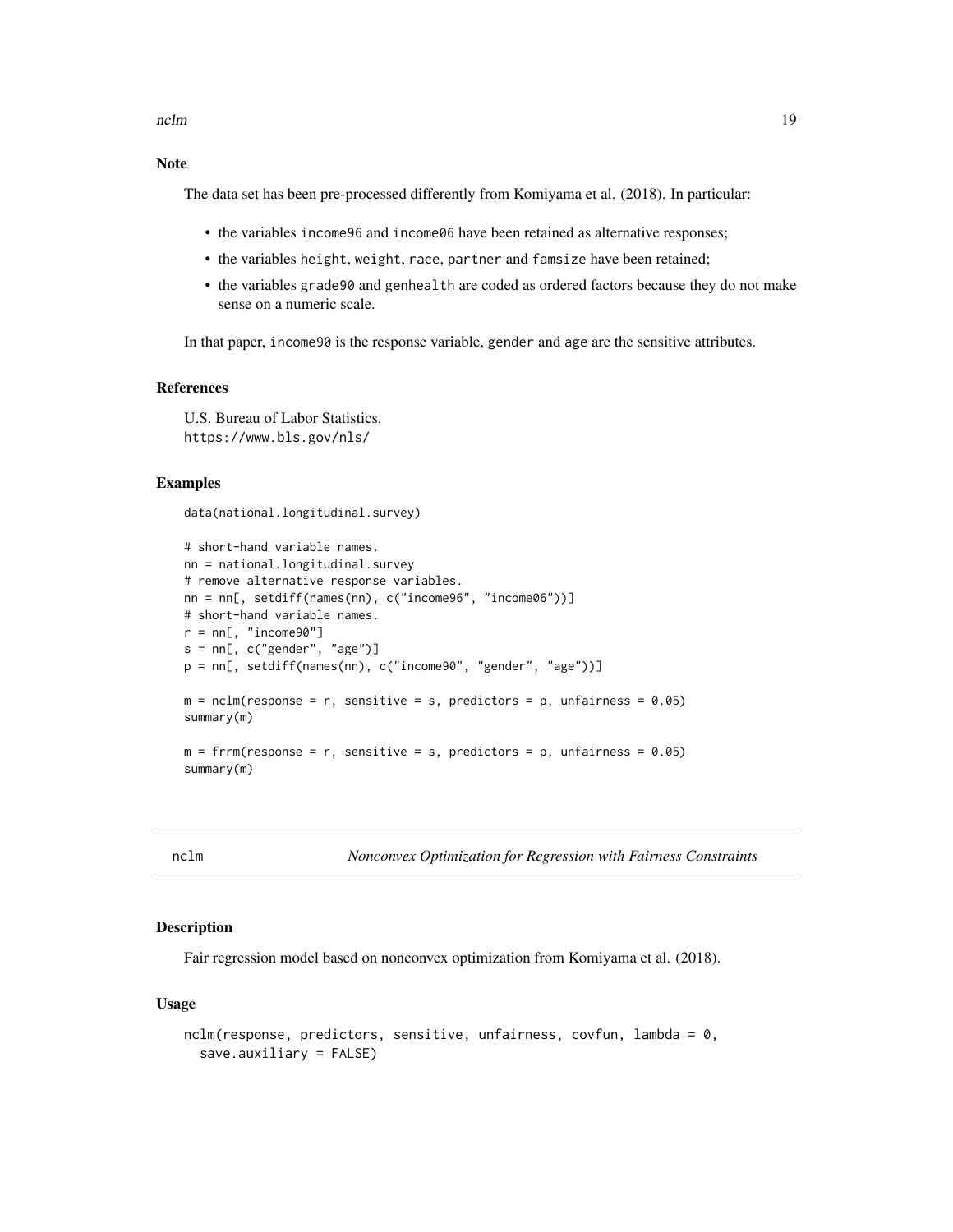#### Arguments

| response       | a numeric vector, the response variable.                                                                                                                                                                   |
|----------------|------------------------------------------------------------------------------------------------------------------------------------------------------------------------------------------------------------|
| predictors     | a numeric matrix or a data frame containing numeric and factor columns; the<br>predictors.                                                                                                                 |
| sensitive      | a numeric matrix or a data frame containing numeric and factor columns; the<br>sensitive attributes.                                                                                                       |
| unfairness     | a positive number in [0, 1], how unfair is the model allowed to be. A value of $\theta$<br>means the model is completely fair, while a value of 1 means the model is not<br>constrained to be fair at all. |
| covfun         | a function computing covariance matrices. It defaults to the $cov()$ function from<br>the <b>stats</b> package.                                                                                            |
| lambda         | a non-negative number, a ridge-regression penalty coefficient. It defaults to zero.                                                                                                                        |
| save.auxiliary | a logical value, whether to save the fitted values and the residuals of the auxiliary<br>model that constructs the decorrelated predictors. The default value is FALSE.                                    |

#### Details

nclm() defines fairness as statistical parity. The model bounds the proportion of the variance that is explained by the sensitive attributes over the total explained variance.

The algorithm proposed by Komiyama et al. (2018) works like this:

- 1. regresses the predictors against the sensitive attributes;
- 2. constructs a new set of predictors that are decorrelated from the sensitive attributes using the residuals of this regression;
- 3. regresses the response against the decorrelated predictors and the sensitive attributes, while
- 4. bounding the proportion of variance the sensitive attributes can explain with respect to the overall explained variance of the model.

Both sensitive and predictors are standardized internally before estimating the regression coefficients, which are then rescaled back to match the original scales of the variables. response is only standardized if it has a variance smaller than 1, as that seems to improve the stability of the solutions provided by the optimizer (as far as the data included in **fairml** are concerned).

The covfun argument makes it possible to specify a custom function to compute the covariance matrices used in the constrained optimization. Some examples are the kernel estimators described in Komiyama et al. (2018) and the shrinkage estimators in the corpcor package.

#### Value

nclm() returns an object of class c("nclm", "fair.model").

#### Author(s)

Marco Scutari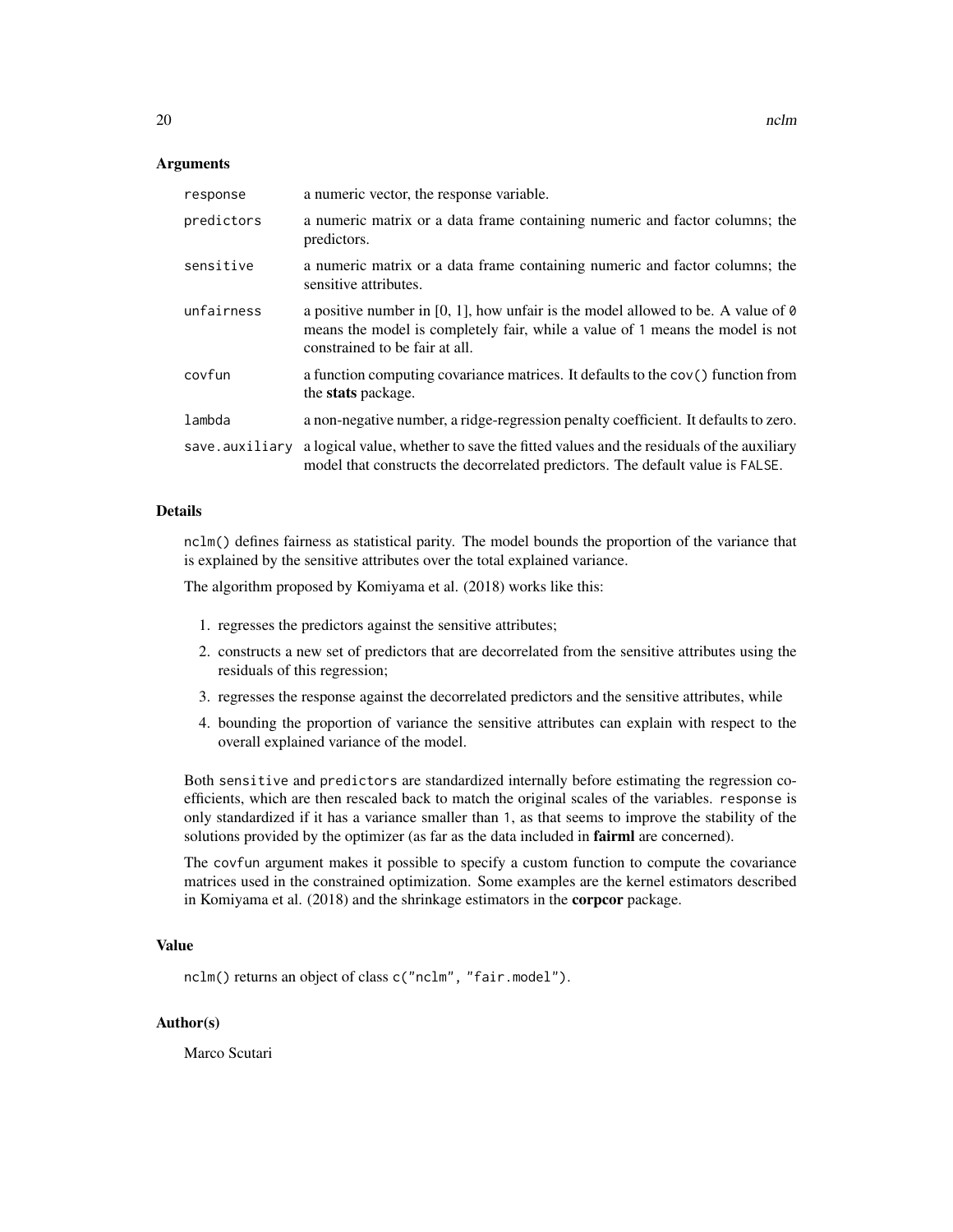#### <span id="page-20-0"></span>synthetic data sets 21

#### References

Komiyama J, Takeda A, Honda J, Shimao H (2018). "Nonconvex Optimization for Regression with Fairness Constraints". Proceedints of the 35th International Conference on Machine Learning (ICML), PMLR 80:2737–2746.

http://proceedings.mlr.press/v80/komiyama18a/komiyama18a.pdf

#### See Also

[frrm,](#page-11-1) [zlm](#page-21-1)

synthetic data sets *Synthetic data sets to test fair models*

#### **Description**

Synthetic data sets used as test cases in the fairml package.

#### Usage

```
data(vur.test)
data(vuc.test)
```
#### Format

Each data set is a list with following three elements:

- y, the response variable;
- X, a numeric matrix containing 3 predictors called X1, X2 and X3;
- S, a numeric matrix containing 3 sensitive attributes called S1, S2 and S3.

#### **Note**

This data sets are called vur.test and vuc.test because they are generated from *v*ery *u*nfair *r*egression and *classification* models in which sensitive attributes explain the lion's share of the overall explained variance or deviance.

The code used to generate the predictors and the sensitive attributes is as follows.

```
library(mvtnorm)
sigma = matrix(0.3, nrow = 6, ncol = 6)diag(sigma) = 1n = 1000X = rmvnorm(n, mean = rep(0, 6), sigma = sigma)S = X[, 4:6]X = X[, 1:3]colnames(X) = c("X1", "X2", "X3")
colnames(S) = c("S1", "S2", "S3")
```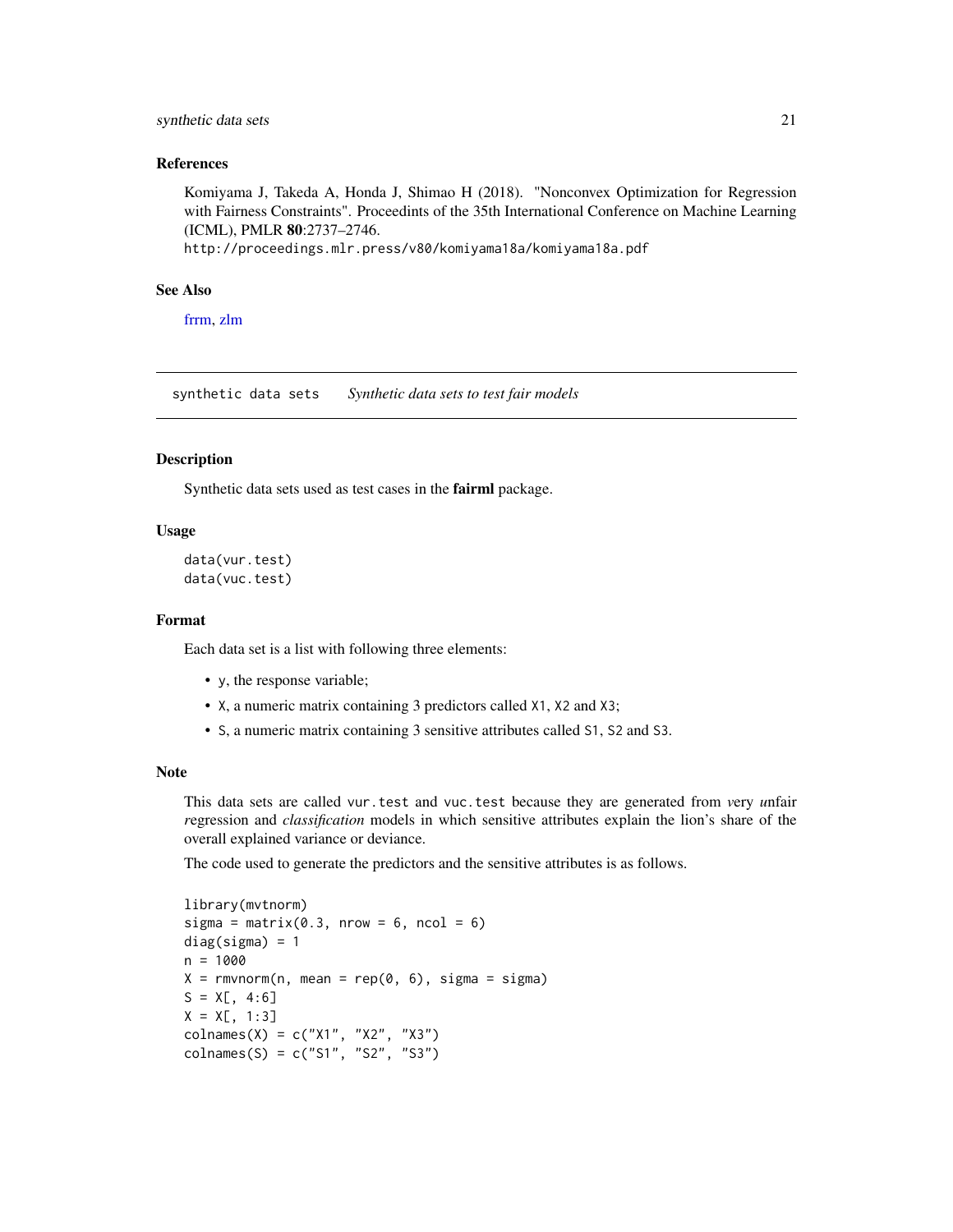<span id="page-21-0"></span>The continuous response in vur. test is produced as follows.

 $y = 2 + 2 \times X[,$  1] + 3  $\times X[,$  2] + 4  $\times X[,$  3] + 5  $\times X[,$  4] +  $6 \times X[, 5] + 7 \times X[, 6] + \text{rnorm}(n, sd = 10)$ 

The discrete response in vuc. test is produced as follows.

```
nu = 1 + 0.5 * X[, 1] + 0.6 * X[, 2] + 0.7 * X[, 3] + 0.8 * X[, 4] +
         0.9 \times X[, 5] + 1.0 \times X[, 6]y =rbinom(n = nrow(X), size = 1, prob = exp(nu) / (1 + exp(nu)))
```
#### Examples

```
data(vur.test)
sensitive.attributes.model = lm(y \sim S, data = vur.test)summary(sensitive.attributes.model)$r.squared
overall.model = lm(y \sim X + S, data = vur.test)summary(overall.model)$r.squared
data(vuc.test)
sensitive.attributes.model = glm(y \sim S, data = vac.test, family = "binomial")deviance(sensitive.attributes.model)
overall.model = glm(y \sim X + S, data = vac.test, family = "binomial")deviance(overall.model)
```
<span id="page-21-1"></span>

zlm *Zafar's Linear and Logistic Regressions*

#### <span id="page-21-2"></span>Description

Linear and logistic regression models enforcing fairness by bounding the covariance between sensitive attributes and predictors.

#### Usage

```
# a fair linear regression model.
zlm(response, predictors, sensitive, unfairness)
# a fair logistic regression model.
zlrm(response, predictors, sensitive, unfairness)
```
#### Arguments

| response   | a numeric vector, the response variable.                                                                                                                                                                   |
|------------|------------------------------------------------------------------------------------------------------------------------------------------------------------------------------------------------------------|
| predictors | a numeric matrix or a data frame containing numeric and factor columns; the<br>predictors.                                                                                                                 |
| sensitive  | a numeric matrix or a data frame containing numeric and factor columns; the<br>sensitive attributes.                                                                                                       |
| unfairness | a positive number in [0, 1], how unfair is the model allowed to be. A value of $\theta$<br>means the model is completely fair, while a value of 1 means the model is not<br>constrained to be fair at all. |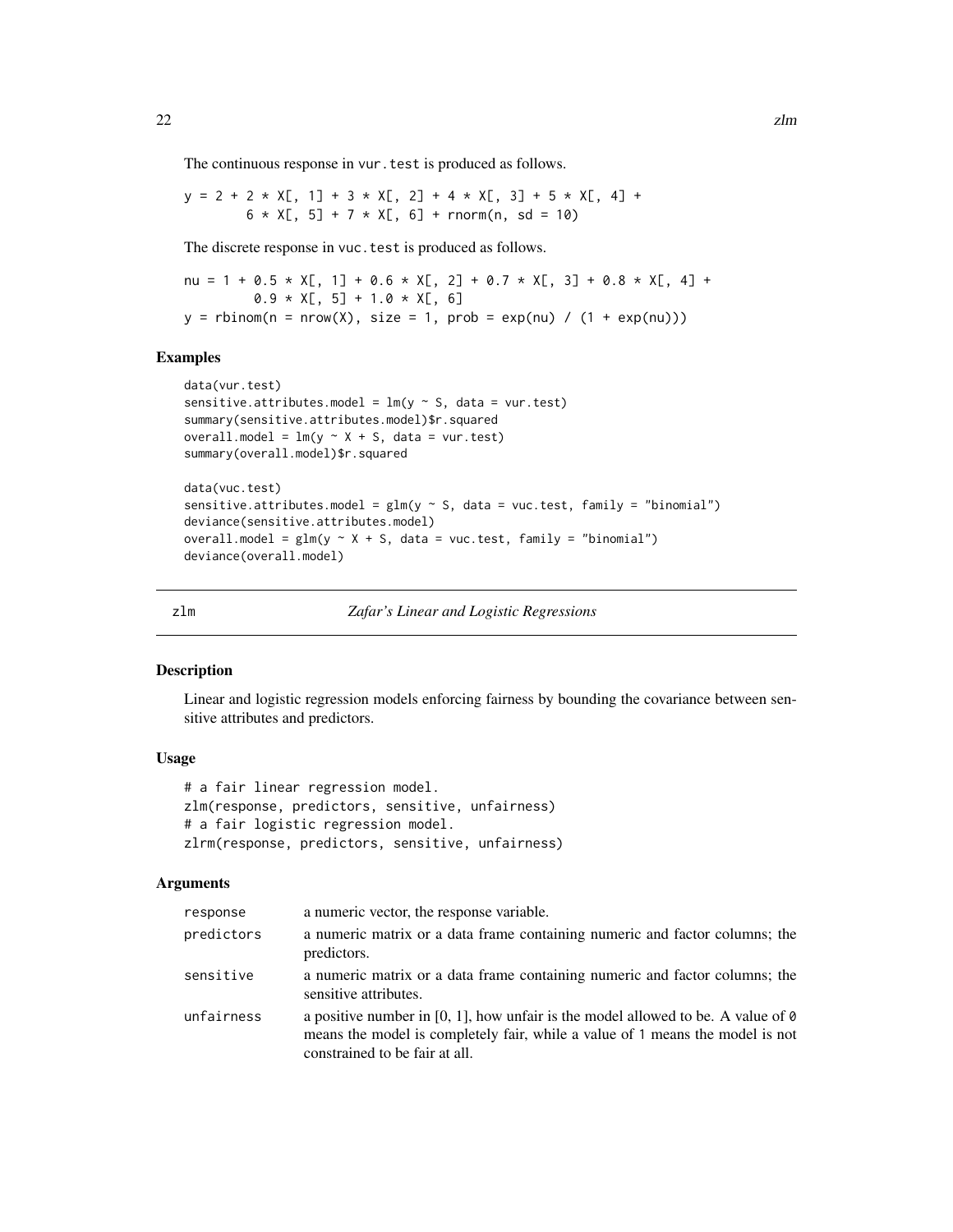<span id="page-22-0"></span> $zlm$  23

#### Details

zlm() and zlrm() define fairness as statistical parity.

Estimation minimizes the log-likelihood of the regression models under the constraint that the correlation between each sensitive attribute and the fitted values (on the linear predictor scale, in the case of logistic regression) is smaller than unfairness in absolute value. Both models include predictors as explanatory variables; the variables sensitive only appear in the constraints.

### Value

zlm() returns an object of class c("zlm", "fair.model"). zlrm() returns an object of class c("zlrm", "fair.model").

#### Author(s)

Marco Scutari

#### References

Zafar BJ, Valera I, Gomez-Rodriguez M, Gummadi KP (2019). "Fairness Constraints: a Flexible Approach for Fair Classification". Journal of Machine Learning Research, 30:1–42. https://www.jmlr.org/papers/volume20/18-262/18-262.pdf

#### See Also

[nclm,](#page-18-1) [frrm,](#page-11-1) [fgrrm](#page-11-2)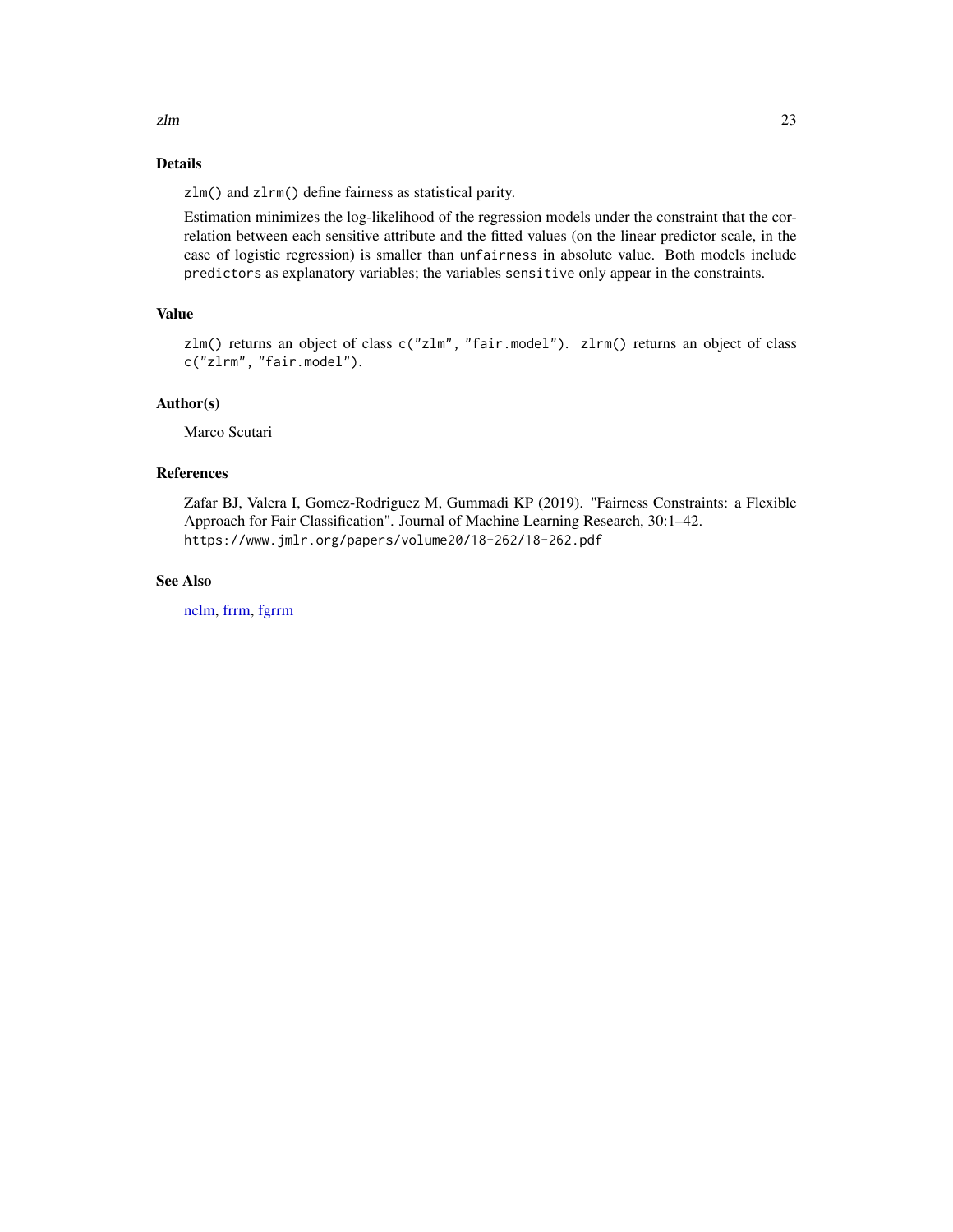# <span id="page-23-0"></span>**Index**

```
∗ classification
    frrm, 12
    zlm, 22
∗ datasets
    adult, 3
    bank, 4
    communities.and.crime, 5
    compas, 6
    german.credit, 14
    law.school.admissions, 15
    national.longitudinal.survey, 18
    synthetic data sets, 21
∗ methods
    methods for fair.model objects, 16
∗ model selection
    fairml.cv, 8
    fairness.profile.plot, 10
∗ package
    fairml-package, 2
∗ plots
    fairness.profile.plot, 10
∗ regression
    frrm, 12
    nclm, 19
    zlm, 22
adult, 3
all.equal.fair.model (methods for
        fair.model objects), 16
```

```
bank, 4
```
coef.fair.model *(*methods for fair.model objects*)*, [16](#page-15-0) communities.and.crime, [5](#page-4-0) compas, [6](#page-5-0) cv.folds *(*fairml.cv*)*, [8](#page-7-0) cv.loss *(*fairml.cv*)*, [8](#page-7-0) cv.unfairness *(*fairml.cv*)*, [8](#page-7-0)

```
deviance.fair.model (methods for
        fair.model objects), 16
fairml (fairml-package), 2
fairml-package, 2
fairml.cv, 8
fairness.profile.plot, 10
fgrrm, 23
fgrrm (frrm), 12
fitted.fair.model (methods for
        fair.model objects), 16
frrm, 12, 21, 23
german.credit, 14
law.school.admissions, 15
logLik.fair.model (methods for
        fair.model objects), 16
methods for fair.model objects, 16
national.longitudinal.survey, 18
nclm, 13, 19, 23
nobs.fair.model (methods for
        fair.model objects), 16
plot.fair.model (methods for
        fair.model objects), 16
predict.fgrrm (methods for fair.model
        objects), 16
predict.frrm (methods for fair.model
        objects), 16
predict.nclm (methods for fair.model
        objects), 16
predict.zlm (methods for fair.model
        objects), 16
predict.zlrm (methods for fair.model
        objects), 16
print.fair.model (methods for
        fair.model objects), 16
```